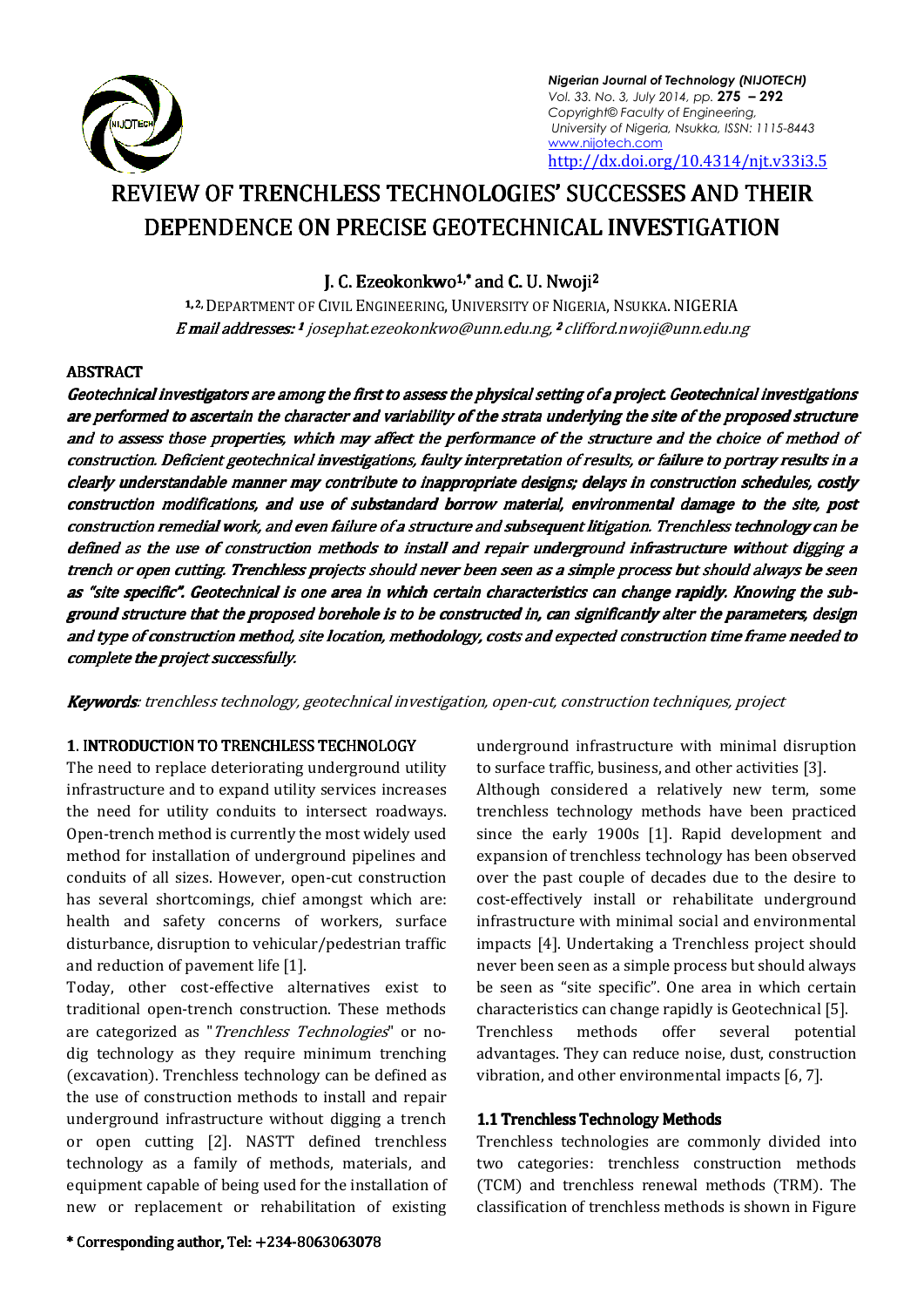1. Stidger [8] stated that a lack of understanding of methods and costs seems to be the key reason that open-cut methods are still commonly chosen for some projects. In view of the fact that focus on utility pipe work is shifting toward established urban areas with

aging utility pipes, makes trenchless construction and rehabilitation methods a good option that should be considered by designers [9].



Figure 1: Trenchless Technology methods [12]



Figure 2: Classification of trenchless technologies [1]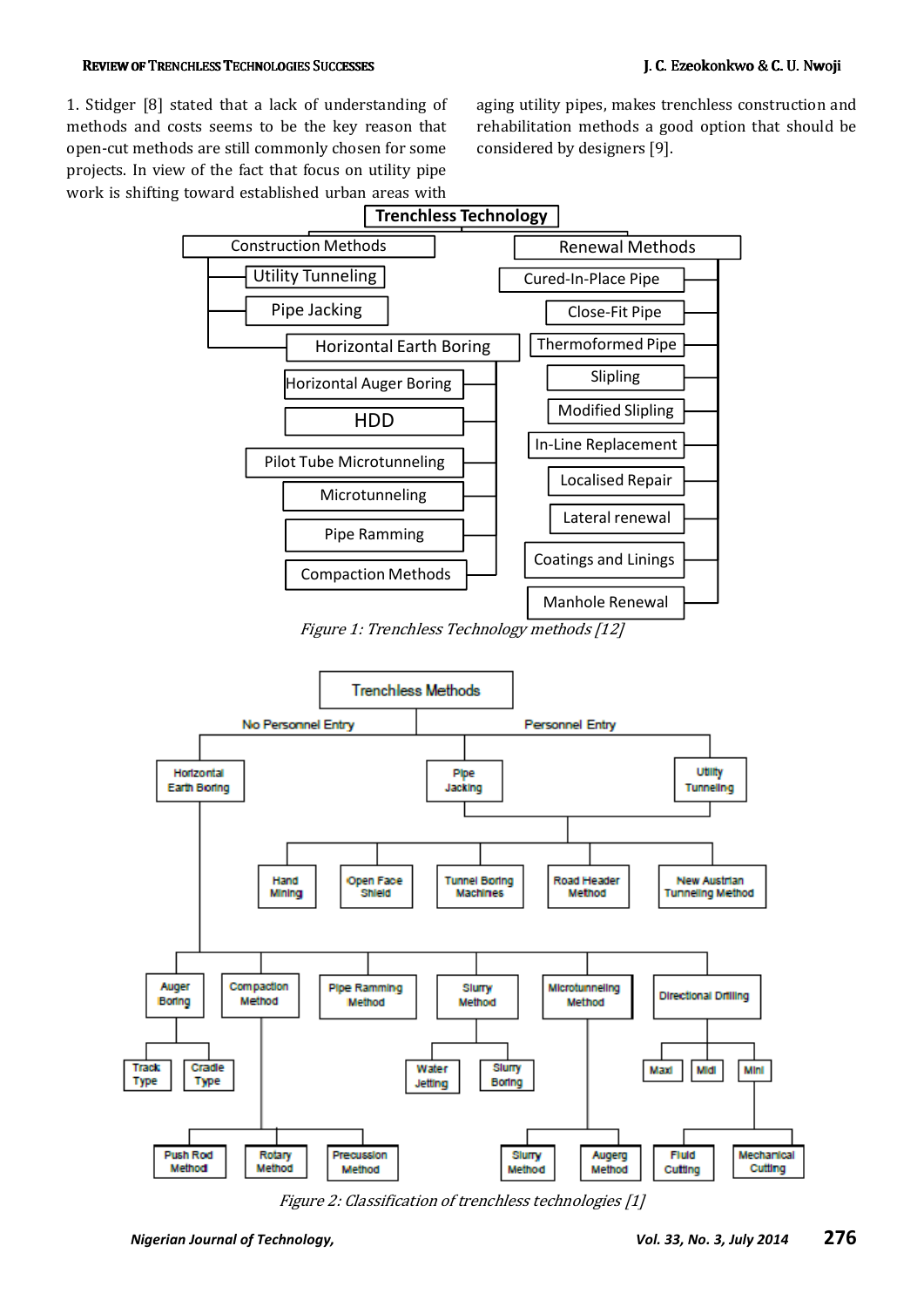# 1.1.1 Trenchless Construction Methods (TCM)

Trenchless construction methods (TCM) are a family of methods that are used to install new underground utility pipe involving limited amount of surface disruption much less in comparison to open-cut methods. Some of the trenchless technologies have been used for the installation of conduits for decades. For example, Auger Boring (AB) has been used since the 1940s and Pipe Jacking (PJ) has been used since the early 1900s. Since then, many new trenchless techniques have been introduced and much advancement has taken place with the more traditional techniques. Figure 2 shows the classification of trenchless construction methods [1, 10].

This system segments the industry into three major categories: (1) Horizontal Earth Boring (HEB); (2) Pipe Jacking (PJ); and (3) Utility Tunnelling (UT). Horizontal earth boring includes methods in which the borehole excavation is accomplished through mechanical means without workers being inside the borehole. Horizontal auger boring, also known as "jacking and boring", is one of the oldest trenchless methods, and is also one of the most cost effective according to the North American Society for Trenchless Technology [13]. Auger boring is known to be the most widely used trenchless method for installing steel pipes and casings [14]. Horizontal auger boring is suitable for a variety of soil conditions, but experiences the most difficulty in sands below the water table [15]. Guided auger boring is not recommended for use in soils with boulders, because the pilot tubes could be deflected. Also, guided boring is not recommended in sands below the water table because of the possibility of settlement due to water flowing out of the soil through the pipe [16].

Both PJ and UT techniques require workers inside the borehole during excavation and casing installation process [11]. During the pipe jacking process, the set survey points and settlement gauges were monitored for changes in elevation. This is to make sure that all points exhibited less than 0.2' change in elevation, which is the minimal amount of settlement to be expected with a new pipe jacking installation [17]. Man-entry tunnel boring machines (TBMs) and remotely-operated microtunnel boring machines (MTBMs) are two methods that may be used for line and grade critical pipelines greater than 42 inches in diameter [18].

In highly permeable granular soils, TBMs may be unable to control any groundwater inflows and would require dewatering or ground treatment for the bore to proceed. The primary geotechnical concern when performing utility tunnelling is accurately describing and predicting soil behaviour at the face of the tunnel. Particularly, the presence of boulders and saturated sandy soils can be problematic [19]. TBMs also possess an advantage over MTBMs in certain soil conditions because of the operator's ability to access the face of the bore, which is not possible in microtunneling. This ability can be useful when encountering cobbles and boulders. Personnel can access the tunnel face where cobbles and boulders can be removed or broken down with hand tools and removed in pieces [18].

Horizontal directional drilling is a trenchless construction method utilizing a drilling rig to install pipelines beneath obstructions such as roadways, driveways, historical areas, landscaped areas, rivers, and streams [20]. HDD is effective in a variety of ground conditions, but installation is generally faster in clay soils than in sands. HDD is not effective for soils with a significant number of cobbles and boulders, however, because they can deflect the bore and potentially damage the pipe as it is pulled into place [21]. Various reamer types exist, such as the barrel, blade, delta, fluted, fly cutter, and spiral reamer. Each reamer type is designed to be appropriate for particular soil conditions. A barrel reamer is used in soft conditions as it assists in creating stable borehole walls. A blade reamer is used in normal sands and clays and come in sizes up to 26 inches in diameter. A delta reamer is a type of blade reamer that has been optimized for harder soil conditions such as stiff clays. A fly cutter reamer is used for still harder soil conditions, such as sandstone and siltstone. A fluted reamer is suitable for most ground conditions, although it has a risk of "balling up" in clay formation if an improper drilling fluid is used. A spiral reamer is used for loose conditions and for stony soil [18].

Pipe jacking is used to install pipe that is greater than 1066.80 mm (42 inches) in diameter and for lengths up to 457.2 metres (1500 feet). It is suitable for many clay and sandy soils; however the open boring face makes the method inappropriate for installations beneath the water table, particularly in sandy soils, but is inappropriate in slightly weathered or unweathered rock. [22]. Pipe ramming is most commonly used for shallow installations under roads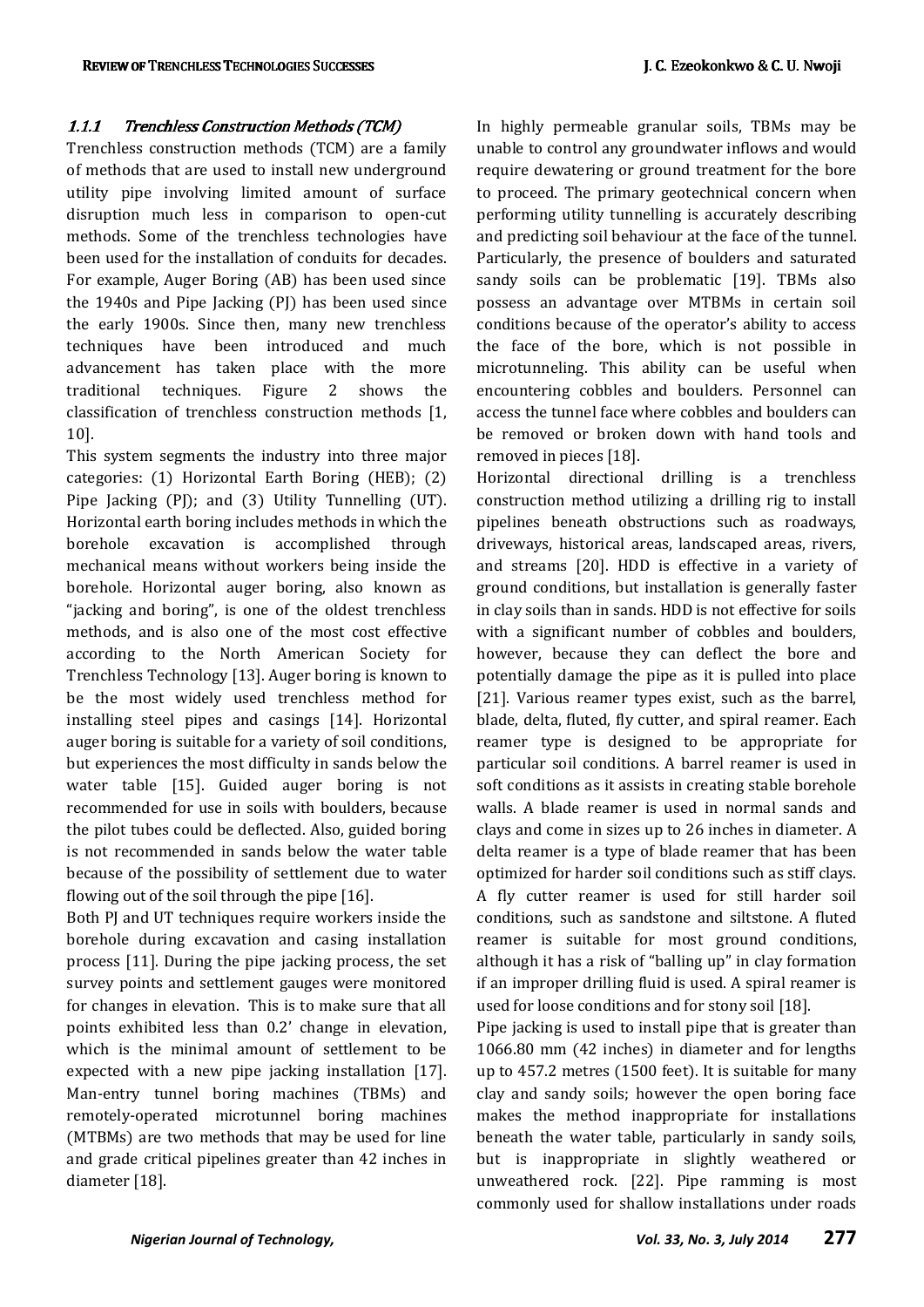and railroads, and suitable for nearly all soil types except solid rock. It is unsuitable at depths below the water table, especially in sands, as groundwater can flow through the pipe and enter the insertion pit. Simicevic and Sterling [23], gave additional detail about pipe ramming. Impact moling is suitable for compressible soils, excluding stiff soils which resist deformation. Loose sands and gravels can be unsuitable for impact moling because of their collapse potentials, and rocky soils can cause the mole to deflect from its course [24]. Pilot Tube Microtunneling (PTMT) is most effective in soft soil conditions, but unsuitable for soil with significant cobbles and boulders because these can impact steering. PTMT can be used above or below the water table [22].

Stuedlein and Meskele [85] observed that, presently there are no existing and proven techniques for prediction of settlement, vibration, driving stresses, soil resistance to ramming, and drivability for pipe ramming installations. By adopting existing drivability, soil resistance, settlement, and vibration prediction models from pipe jacking, microtunneling, and pile driving models and examining their applicability in pipe ramming installations, resulted in new and technology-specific design guidance.

# 1.1.2 Trenchless Renewal Methods (TRM)

Trenchless renewal methods provide a way to extend the design life of current pipe. These methods can be used to replace, rehabilitate, upgrade, or renovate an existing pipeline system. The basic trenchless renewal methods can be categorized into the following types [22]: (a) Cured-in-place pipe (CIPP); (b) Underground coatings and linings (UCL); (c) Sliplining (SL); (d) Modified Sliplining (MSL); (e) In-line replacement (ILR); (f) Close-fit pipe (CFP); (g) Localized repair (LOR) or Point source repair (PSR); (h) Thermoformed pipe (ThP); (i) Lateral renewal (LR); (j) Sewer manhole renewal (SMR).

The selection of these methods depends on the physical conditions of the existing pipeline system. The important factors include pipeline length, type, material, size, type and number of manholes, service connections, bends, and the nature of the problem or problems involved. The problems with an existing pipeline could be structural or non-structural, and could involve infiltration or inflow, exfiltration or outflow, pipe breakage, joint settlement, joint or pipe misalignment, capacity, corrosion, and abrasion problems [22]. Pipe bursting is not appropriate for use in expansive soils, near other underground structures material as reinforcement, and for pipes with collapsed sections [23].

# 1.2 Trenchless Technology and Open-Trench Method

Open-cut is the traditional excavation method, which is defined as the operation of excavating to the required pipe installation or rehabilitation level and then backfilling upon completion of the rehabilitation work [25, 26, 27]. This method is variously called open-cut, open-trench, utility cut, dig-and install, digand-repair, or dig-and-replace. The open-cut method generates amounts of excavation, based on project size, ranging from a few to millions of cubic meters and is affected by environment. Trenchless technology offers methods by which underground utilities may be installed without damage to overlying pavement, if proper precautions are observed [28]. Trenchless methods also have the potential to save both time and money, and offer lower social costs when compared with open-cut methods. However, the difficulty of quantifying the value of social costs can cause decision makers to under-appreciate the value of trenchless methods [29]. Nevertheless, Rahman et al [86] examined the social cost of a trenchless project by proposing an itemization and quantification of protocol that municipalities can use to make decisions on the life cycle management of infrastructure, and found that social costs can account for up to 400% of construction costs on certain projects. But Open-cut installations can also carry significant economic disadvantages. The American Public Works Association (APWA) [30] reported that a study conducted in Burlington, Vermont found that the weakening of pavement caused by utility cuts required additional asphalt overlay thickness of 0.75 to 1.5 inches of pavement to compensate. The additional cost was \$522,000 per year. Additionally, Los Angeles, California reported spending \$16.4 million per year on pavement overlays to strengthen pavements damaged by utility cuts. Also Najafi [22] noted that up to 70% of the total cost of underground utility projects can be attributed to backfilling, compaction, and the replacement of landscaping and pavement.

As technology and expertise continue to improve for this still maturing industry, it is expected that trenchless technologies will be utilized for increasing numbers of underground utility projects [22]. Trenchless technology methods depend on emerging methodologies for the installation or rehabilitation of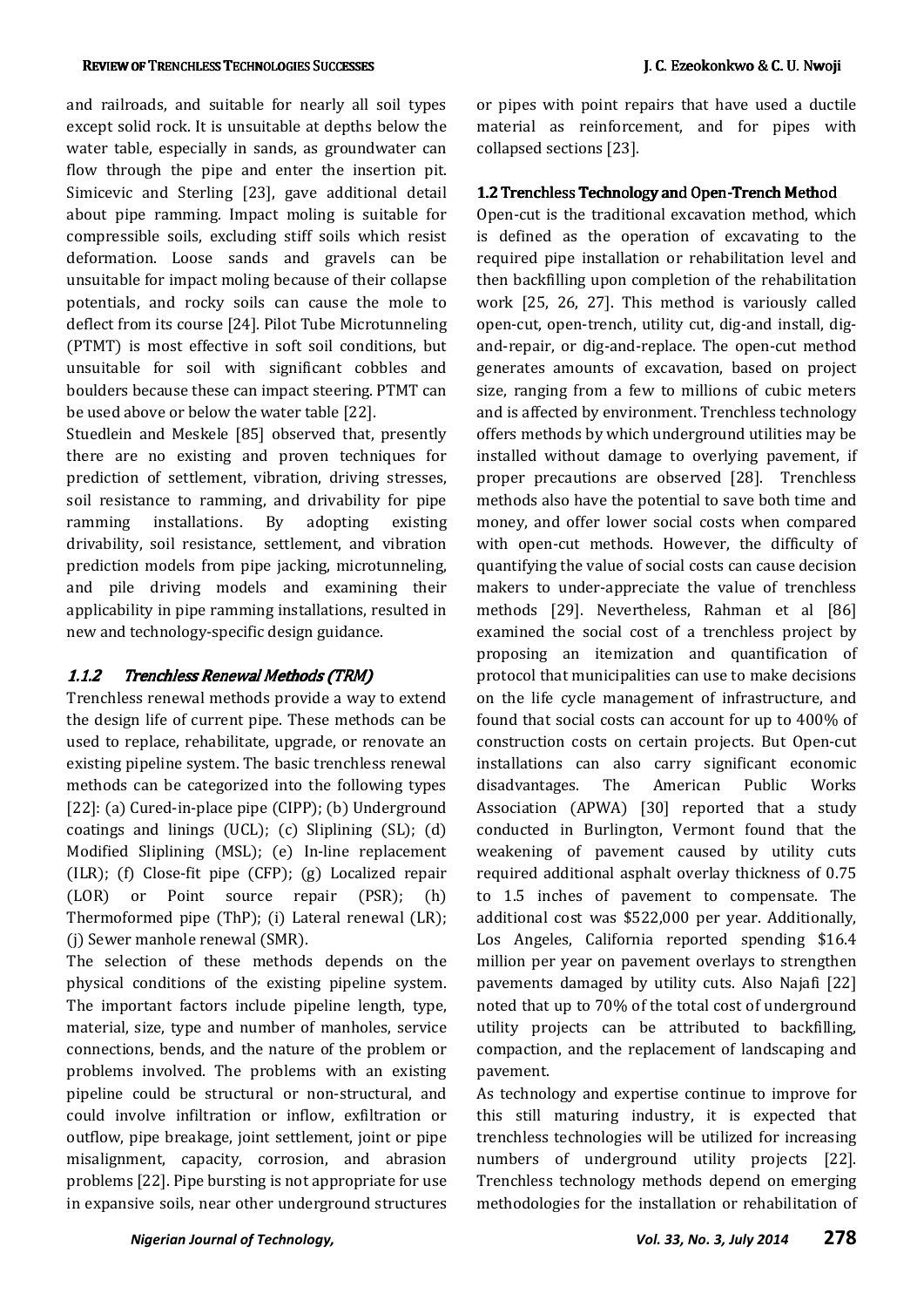underground pipelines without disrupting the surface. These technologies have been used to solve underground problems without excavating large quantities of soil [31]. The need for TT methods has become prevalent due to the inherent problems associated with the open-cut method, especially with respect to environmental impact and traffic disruption [27, 32]. Congestion resulting from lane closures can result: (a) Increased level of traffic in alternative routes. (b) Use of minor roads not designed for such level of traffic, which can reduce the engineering life of the road, necessitating remedial construction work to ensure the road remains suitable for use. (c) Increased journey distances result in increased consumption of fuel and hence an increase in carbon emission. (d) Carbon emissions are also considered to be higher with open cut methods when compared to trenchless techniques, largely due to the quantities of materials removed from the site to reinstate the road [33].

Additional advantages of trenchless methods in comparison to open cut methods are listed by several researchers [8, 18, 34, 35, 36], as:

- (a) Reduction in required surface restoration.
- (b) Reduction of damage to adjoining utilities.
- (c) Decrease in disturbance to local residents and businesses.
- (d) Increase of flexibility in alignment selection.
- (e) Increase of flexibility in choosing depth of new installation which may allow more favourable soil conditions to be used.
- (f) Less relationship exists between cost and depth of installation.
- (g) Reduction in number of utility relocations.
- (h) Reduction in the amount of spoil that requires disposal.
- (i) Reduction in the need for dewatering.
- (j) Reduction in access requirements, which is advantageous in urban settings and under rivers, etc.
- (k) Improvement in safety for the public and for job site workers.
- (l) Ease of renewal of existing pipelines.
- (m) Mitigation of air, water, and noise pollution.
- (n) Reduction of the disturbance to traffic flow.
- (p) Ability to install pipe in frozen ground during cold weather.
- (q) Possibility of increased speed of work.

The American natural gas industry for example, estimates that almost 60% of their pipes run below pavement [22]. Peters [37] observes that premature distress that is often seen in newly paved utility cuts may include cracks that allow water to enter and soften the base course and cause loss of pavement support which can result in the further deterioration of the pavement. Arudi et al. [38] adds that such problems have a direct influence on the pavement integrity, life, aesthetic value, and drivers" safety. Bodocsi et al. [39] quantifies this by noting that new pavement should last between 15 and 20 years, while pavement over utility cuts exhibits a shortened life span of about 8 years. As comparisons between opencut and trenchless methods can be very complicated in practice, designers may rely upon indirect cost estimating equations, such as those developed by Tighe et al. [40] to quantify the costs associated with traffic delays.

Although trenchless methods have many advantages over open-cut methods, Iseley and Gokhale [1] observed that some trenchless methods carry the risk of subsidence, surface heave, and leaking of drilling fluid. Often, higher risk inherent in a trenchless project when compared to an open-cut project can make a failure considerably more expensive [41].

# 1.3 Major Points to Consider when Planning a Trenchless Project [42]

- (a) Product requirements;
- (b) Geological information;
- (c) Project achievability;
- (d) Technology Limitations;
- (e) Documentation;
- (f) Monitoring;
- (g) Risk / minimising risk.

## 1.4 Why Consider these Points?

- (a) Safety
- (b) Achievability
- (c) Constructed to the clients requirements
- (d) Minimise risks and issues

## 2. TRENCHLESS TECHNOLOGY AND SURFACE UTILITY ENGINEERING

Surface Utility Engineering (SUE) is responsible for the assessment of the potential impact of trenchless technology on adjacent utilities and other buried infrastructures such as gas, power and fibre optics. This is to prevent collateral damage to such infrastructures, which lead to high cost of projects and inconvenience [43]. But Arioglu et al [44], and Jeong et al [45], provided information on two papers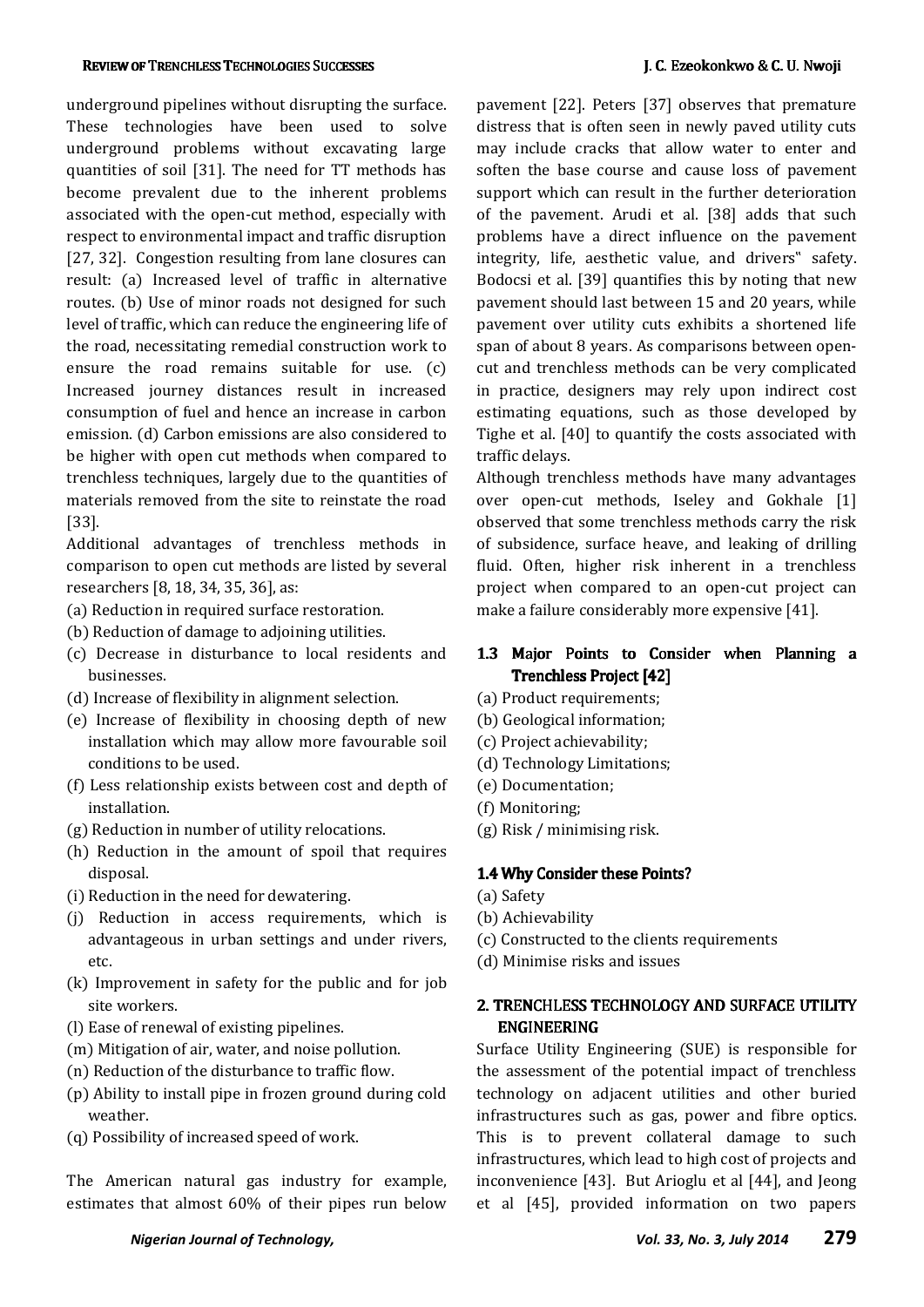#### REVIEW OF TRENCHLESS TECHNOLOGIES SUCCESSES **SUCCESSES** J. C. Ezeokonkwo & C. U. Nwoji

presented at No-Dig Conference held at Copenhagen and Montreal respectively, as concept developed by the USDOT Federal Highway Administration to reduce the cost effects of collateral damage during projects involving the highways. There are three main components of the process as stated in ISTT–2006:

# 2.1 Subsurface Utility Designating

This uses surface geophysical techniques to determine the existence and approximate horizontal position of underground utilities. The geophysical techniques include the various methods, such as pipe and cable locators, magnetic method, metal detectors, Ground Penetrating Radar GPR acoustic emission method etc [46].

# 2.2 Surface Utility Locating

This applies minimally intrusive methods of excavation such as vacuum excavation and surveying instruments to allow the precise horizontal and vertical portion of the underground utility line to be documented.

# 2.3 Data Management

Surveying utility information to project tolerances and reducing it onto the project design and construction documents. A critical component of this data management involves analyzing record information with the result of the designating and locating process. Computer Aided Design and Drafting (CADD) and database management techniques are applied to assure the quality, value and utility of the data collected. The most commonly used underground utility designating methods are Pipe and Cable Locators (Electromagnetic method), Elastic Wave methods, and Ground Penetration Radar (GPR). Vacuum Excavation is the most commonly used underground utility locating method in USA. One of the main advantages of any GPR system, is the ability to locate and map non-metallic, non-conducting materials such as plastic pipes, and concrete or clay ware sewers [43]. Utilities are considered essential services without which society cannot live: supply of potable water and disposal of waste is essential for health; while provision of gas, electricity, fibre optic cables and street lighting are considered fundamental services [47].

Denial of potable water, power, gas and telecommunications, and loss of efficient removal of human effluent, would rapidly result in the breakdown in modern living. The breakdown in control of potable and foul water systems in Zimbabwe resulting in the cholera outbreak in 2008 because of run-down infrastructure, burst sewage pipes, water shortages, and a lack of trained sanitation workers forced people to dig unprotected wells, and defecate in public areas, increasing exposure to this water-borne disease [48]. A study by Ashdown [49], showed that about 80% locations rate was achieved in a remote geophysical utility detection of buried utilities on a control site, where the location of the pipes and cables were known. While, this study was undertaken in 2001, and technology has undoubtedly moved on then, thus improving likely detection rates, consistently detecting 100% of the buried utilities for all but the simplest of configurations in ideal ground conditions is likely to still be unachievable [20]. Mapping the underworld (MTU) research projects focus on researching and developing the tools required to locate, accurately position and electronically record the data relating to the utilities buried beneath the carriageway. Firstly, the development of resonant RFID tags, which may be incorporated into newly installed pipes, or retrofitted to the surface of existing buried utilities to improve the chances of detection using GPR [50]. Secondly, surveying techniques that allow for the accurate positioning of the buried utilities even in built up environment, where certain surveying techniques can struggle to operate efficiently. Thirdly, to create a single utility location database from the combination data from the utility companies [51].

Kilometres of pipes are buried beneath the earth surface and the monitoring of their integrity is a challenge. Information about their integrity will help the operators in their planning and management of their maintenance regime. Metje et al [52] noted that traditionally, expensive and much localised sensors are used to provide irregular measurement of integrity of the pipes and the quality of their content. They observed that off-the-shell sensors and communication elements could be used in a smart pipe system although further refinements are necessary in order to miniaturise these sensors. They also, identified the challenges in a smart pipes system to be how to power these sensors, and communicate the data to the operators.

Routine monitoring of the planning of its maintenance and existing systems maintain a technology that can warn of impending failure, but lack the accuracy due to certain limitations. Micro-Electro-Mechanical Systems (MEMS) technology has shown its potential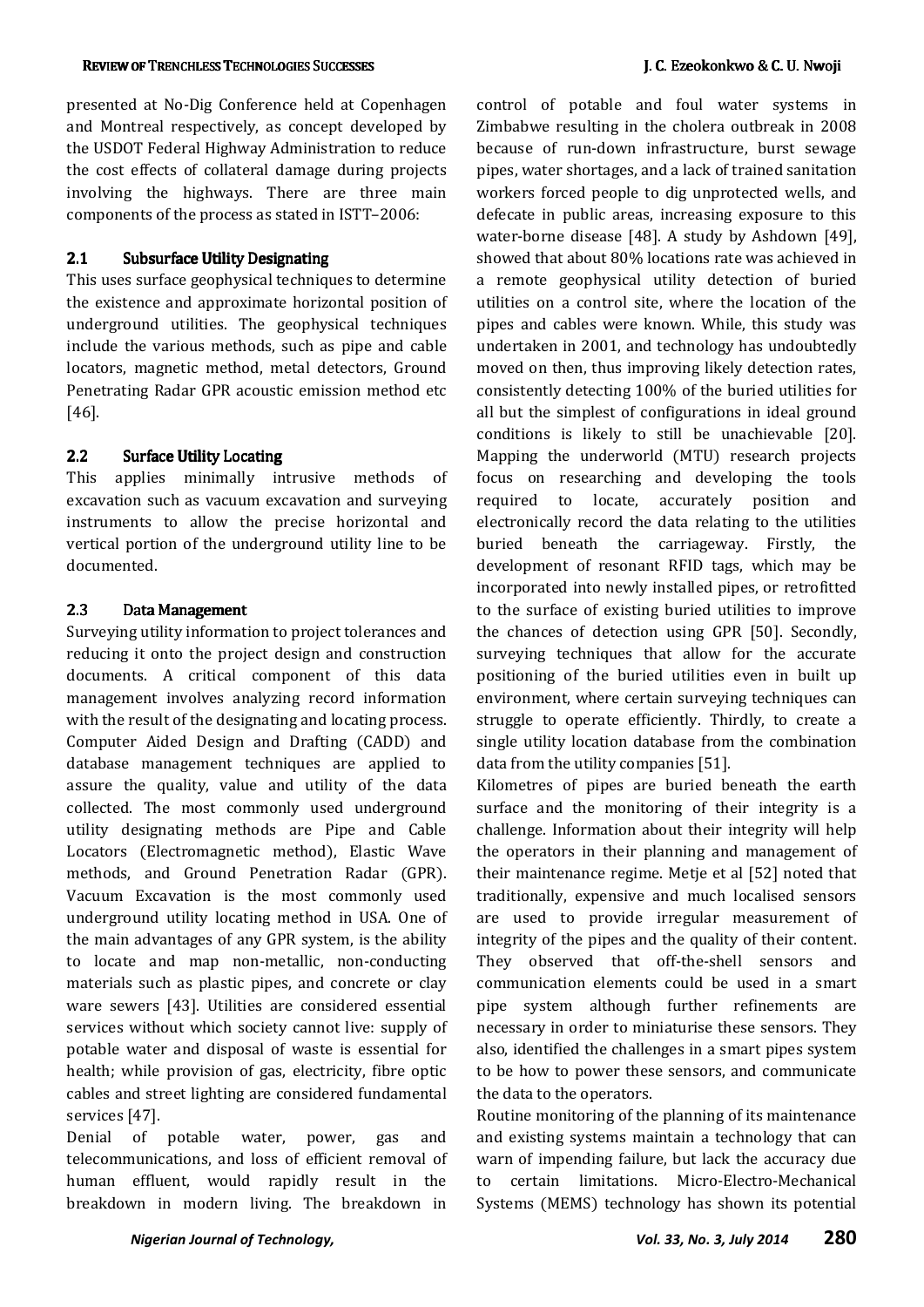in many different applications: aerospace, automotive, home entertainment and biomedical to deliver small cost-effective sensors [53,54,55]. Research is being undertaken to incorporate sensors into the trenchless technologies to provide look-head capabilities, such as Ground Penetrating Radar (GPR) within horizontal directional drilling (HDD) cutting tools [56], these techniques are still limited in their ability to 'see' through the ground. There is need to investigate the impact of the ground, both on the physical structure of the utilities, and better understanding of the relationships between geotechnical properties and geophysical properties of various type of ground in

# 3. TRENCHLESS TECHNOLOGY AND GEOTECHNICAL INVESTIGATION

various conditions.

Undertaking a trenchless project should never been seen as a simple process but should always be seen as "site specific". Geotechnical is one area in which certain characteristics can change rapidly. Knowing the sub-ground structure that the proposed borehole is to be constructed in, can significantly alter the parameters, design and type of construction method, site location, methodology, costs and expected construction time frame needed to complete the project successfully [5].

Geotechnical investigations are performed to ascertain the character and variability of the strata underlying the site of the proposed structure and to assess those properties, which may affect the performance of the structure and the choice of method of construction [57, 58]. It is performed to evaluate those geologic, seismologic, and soils conditions that affect the safety, cost effectiveness, design, and execution of a proposed engineering project. Insufficient geotechnical investigations, faulty interpretation of results, or failure to portray results in a clearly understandable manner may contribute to inappropriate designs; delays in construction schedules, costly construction modifications, and use of substandard borrow material, environmental damage to the site, post construction remedial work, and even failure of a structure and subsequent litigation.

In the mid to late 1990s, the horizontal directional drilling (HDD) market was exploding, due mostly to rapid growth in telecom and construction of the fiberoptic backbone across the United States. Unfortunately, as the industry expanded quickly, problems arose from a combination of inexperienced drillers, inadequate geotechnical investigations and a lack of established good practices. In 1998, the California Department of Transportation (Caltrans) expressed concern about potential damages from HDD installations beneath its roadways and considered enacting regulations requiring training for horizontal directional drilling contractors drilling under state lands [59]. Those individuals performing geotechnical investigations are among the first to assess the physical setting of a project. Hence, senior-level, experienced personnel are required to plan and supervise the execution of a geotechnical investigation. Geotechnical investigations are to be carried out by geotechnical engineers, engineering geologists, geological engineers, and geologists and civil engineers with education and experience in geotechnical investigations.

The critical component in determining what trenchless methods can be used is a thorough geotechnical investigation. The types of soil involved, the groundwater conditions, and the presence of large boulders or debris within the fill are all-important factors in determining method. Success with trenchless methods is very dependent on a more intensive site investigation with appropriate planning, design, and installation methods than would be required with open excavation methods [28]. Geologic conditions at a site are a major influence on the environmental impact and impact mitigation design, and therefore a primary portion of geotechnical investigations is to observe and report potential conditions relating to environmental impact [57, 60]. The complexity and limited access to the soil/boring tool interface make trenchless construction methods significantly more sensitive to adverse ground conditions than traditional open-cut methods [61]. Temple and Stukhart [62], noted unexpected subsurface conditions as the leading source of project delays, disputes, claims, and cost overruns for underground construction projects. Thus, a successful trenchless construction project requires thorough knowledge of the subsurface conditions [61]. Trenchless projects require the contractor to possess sufficient subsurface information to select appropriate construction methods and to prepare for likely obstacles [18]. The quality and volume of geotechnical information available during the design and bidding stages of trenchless projects has a significant impact on the selection of construction methods. The estimated production rates, ground movements, jacking forces, shaft design, and maximum drive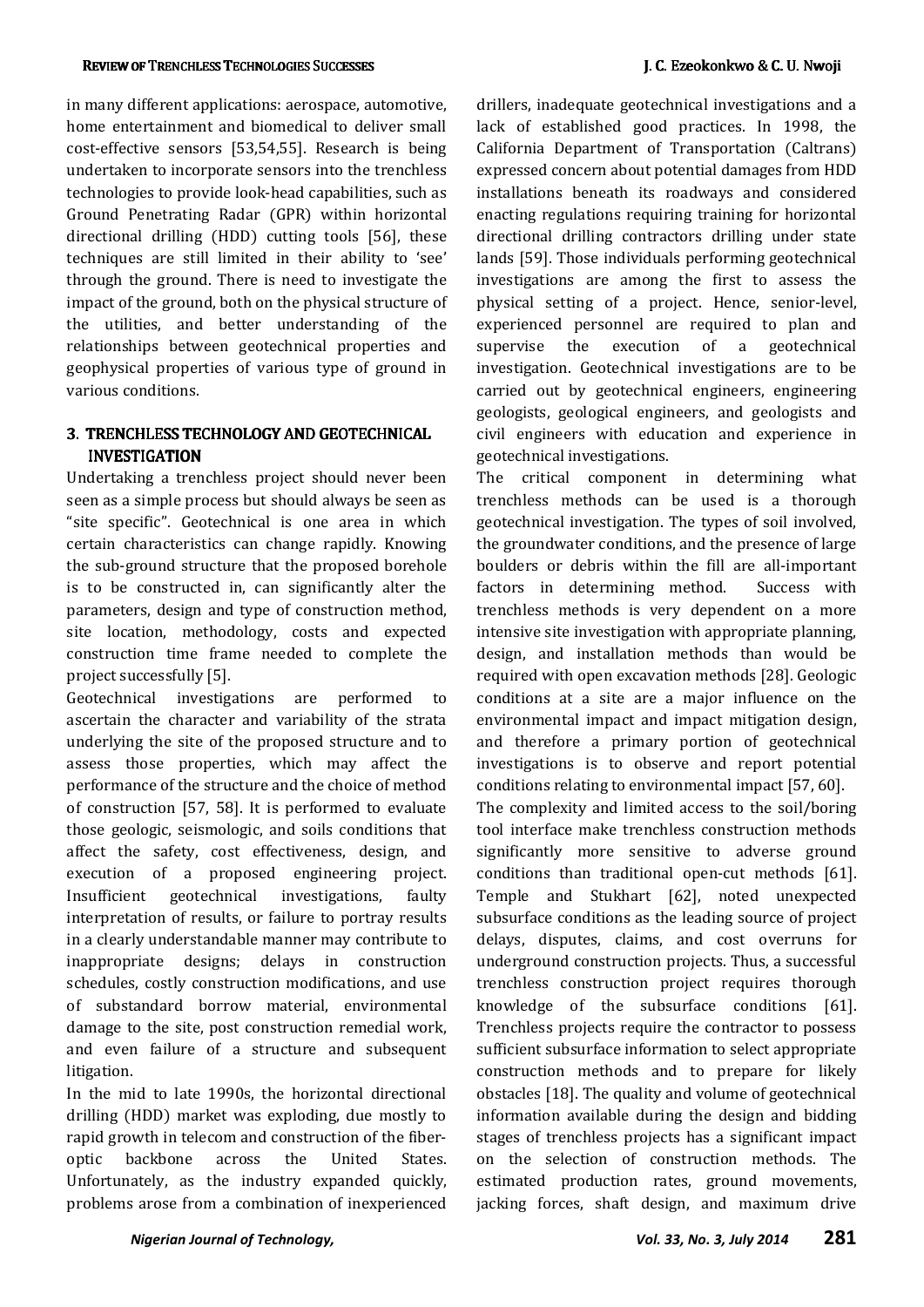lengths are all dependent on the available subsurface information [63]. The degree of uncertainty over subsurface conditions will manifest itself in the amounts of contingency money included in the bid [18]. But, Ali et al [84] have provided practitioners with a model that justifies their productivity calculation by quantifying subjective factors effect, which will affect their schedule and cost estimation for trenchless projects.

Geotechnical investigations for trenchless projects have three general phases: planning, investigation, and finally reporting. These phases are closely coordinated, and an iterative approach is used as provided by Richardson et. al [64]. Preliminary geotechnical surveys which incorporate existing geological or geotechnical reports, maps, aerial photographs, and depositional history are important tools for the planning stage of a trenchless construction project. Information from the depositional history includes the glaciations of the area, the presence of cobbles, boulders, and gravel. These obstacles have the potential to unexpectedly deflect the path of the bore if they are not accounted for. Additional information includes whether the area is subject to large landslides, and the presence of trees and other objects below ground surface. If the area has seen low energy, meandering streams and rivers, then fine-grained deposits may be expected. While each trenchless project has unique, site specific requirements, Najafi [22] suggests that a survey should be conducted for at least 15.24 meters (50 feet) on either side of the bore path. Najafi suggests that the predesign surface survey should include the following elements:

- (a) Work area requirements
- (b) Existing grade elevation data
- (c) Surface features such as roadways, sidewalks, utility poles
- (d) Boring or test pit locations
- (e) Waterways and wetlands
- (f) Visible subsurface utility landmarks such as manholes or valve boxes
- (g) Structures adjacent to the bore path

Najafi [22] divided subsurface investigations into two steps. The first step involves obtaining information about existing subsurface utility locations along the bore path while the second step is the geotechnical subsurface investigation for the trenchless construction project. The geotechnical subsurface investigation gives more precise information on

subsurface conditions on the site. Najafi [22] specifies that the steps for subsurface investigation should include the following:

(a) Determining the nature of soil at the site and its stratification

(b) Obtaining disturbed and undisturbed soil samples for visual identification and laboratory tests

(c) Determining the depth and nature of bedrock, if encountered

(d) Performing in situ field tests

(e) Observing surface drainage conditions from and into the site

(f) Assessing any special construction problems with respect to the existing structures nearby

(g) Determining groundwater levels, sources of recharge, and drainage conditions

Najafi [22] summarised methods of geotechnical surveys employed in subsurface investigations as follows:

- (a) Ground penetrating radar (GPR). Effective in gravels and sands.
- (b) Acoustic (sonar): Useful for determining depth of rock, interfaces between soft and hard deposits, and buried objects.
- (c) Geophysical methods: Variations in the speed of sound waves or in the electrical resistivity of various soils are useful indicators of the depth of water table and of the bedrock.
- (d) Test pits or trenches. This method is suitable for shallow depths only but allows visual observation over a larger area than is possible with samples from borings.
- (e) Hand augers: Suitable only for shallow depths; only disturbed or mixed samples of soil can be obtained in this method.
- (d) Boring test holes and sampling with drill rigs: This is the principal method for detailed soil investigations. An accurate description of the subsurface material characteristics based on the "site-specific" conditions is dependent on sampling interval and technique. ASTM D-1586 specified 1.524 metres (5-ft) depth intervals for a typical split spoon samples taken in soft soil.

Limitations of drill vertical boreholes in the conventional geotechnical investigations include:

- (a) No continuous picture of underground conditions is developed.
- (b) No complete picture of subsurface conditions for horizontal alignments is technically or economically feasible.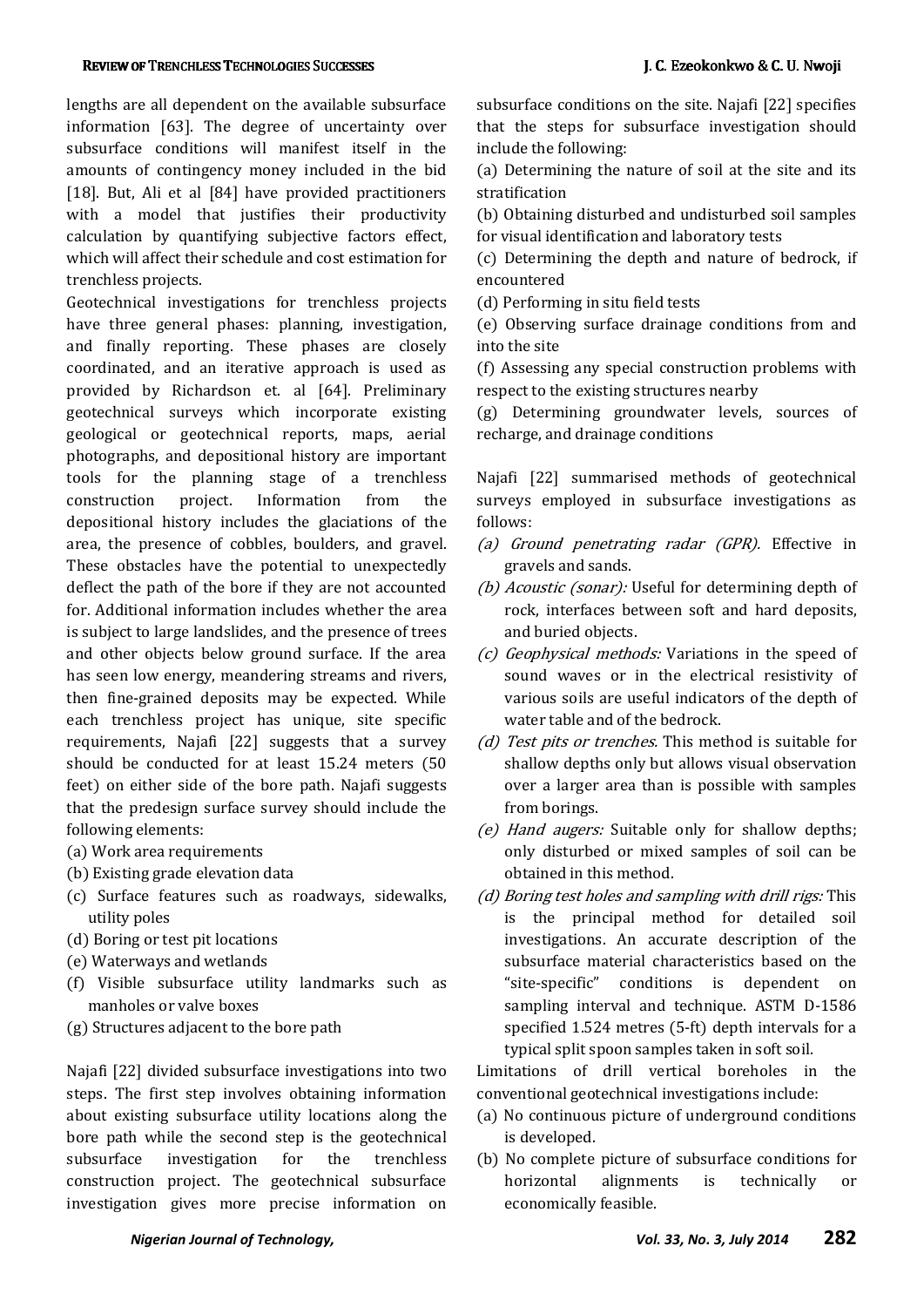(c) Vertical site characterization techniques cannot reach underneath structures, roadways, pipeline right-of-ways, or environmentally sensitive areas [41].

Horizontal site characterization techniques, that include a family of soil samplers, contact sensing probes, and borehole geophysical tools capable of providing horizontally continuous geotechnical information overcomes the limitations of traditional vertical site investigation methods. These devices are usually advanced into the ground using horizontal directional drilling technology [18]. Horizontal site characterization techniques provide the following advantages [61]:

- (a) Economical for the medium-scale microtunneling and tunnelling projects.
- (b) Economic feasibility of this method is directly related to the improvements made in the horizontal directional drilling industry.

A technique that is being used more and more for geotechnical investigation is directional core drilling. With directional control over a borehole, it is possible to drill along a defined trajectory, for instance a planned tunnel alignment, while collecting a core sample over the full borehole length. This core gives firsthand information about the rock quality near the borehole, as well as structural information and indications of the amount of water present [65]. In the case of the cavity expansion model, it is important to obtain critical soil characteristics such as density, friction angle and soil cohesion, which are not normally available from geotechnical boring logs alone. There have been many publications in the past emphasizing the importance of conducting appropriate tests to obtain project specific data. A Geotechnical Baseline Report that provides a reasonable interpretation of the geotechnical conditions is crucial for any complex HDD project [66]. In the Capsule Pipeline Field Station west of Columbia, where field-testing of methods other than pipe jacking took place. A geotechnical investigation was conducted to determine the nature of the soil at this location. Accurate and complete geotechnical information serves as a necessary first step towards the evaluation of possible methods that may be used. In the case of the Macon site, determination of possible boulders in the highway fill through which the bore was planned influenced the selection of possible methods. If boulders or used pavement slabs had been found in the fill, pipe jacking would have been extremely difficult or impossible, leaving only

the possible options of utility tunneling or pipe ramming [17].

The HDD Good Practices Guidelines [67] covers design issues and problems including several specialized issues that must often be addressed, such as evaluation of hydro fracture risks and evaluation of settlement risks. Hydro fracture and settlement risks present significant concerns to regulatory and permitting agencies that must be addressed in design and construction.

The most suitable soil conditions for pipe ramming are soft to very soft clays, silts and organic deposits, all sands (very loose to dense) above the water table, and soils with cobbles, boulders and other obstacles of significant size but smaller than pipe diameter (soils with cobbles can be in extremely wet conditions, even with running water). Pipe ramming is a little more difficult in medium to dense sands below the water table, medium to very stiff clays, hard clays, highly weathered shale, soft or highly fractured rocks, marls, chalks, and firmly cemented soils. The only soil conditions that pipe ramming are completely unsuitable for is solid rock. However, in rocky ground conditions, a pneumatic tool can be used to punch the pilot hole first and the pipe can be rammed afterwards [23].

As pipe diameter, length of bore, pipe materials, and type of utility affects the construction method chosen, so also do the ground conditions. The locations of the bore relative to the water table, and also the type of soil both have significant impacts on the effectiveness of the various methods [68]. Table 1 summarizes how ground conditions influence the suitability of various trenchless construction methods and this table provides a general guideline on the suitability of common trenchless techniques in different soil types. Table 1 indicates that loose sand, dense sand below the water table, soil with cobbles, and significantly weathered rocks provide the most significant challenges for most trenchless construction techniques. Medium to very stiff clays and silts, and medium to dense sands above the water table are the only soils that are suitable for all trenchless construction methods.

Allouche et al. [61] presented a methodology for the selection and deployment of horizontal site investigation techniques in trenchless construction projects along with lists of the different state-of-theart devices available.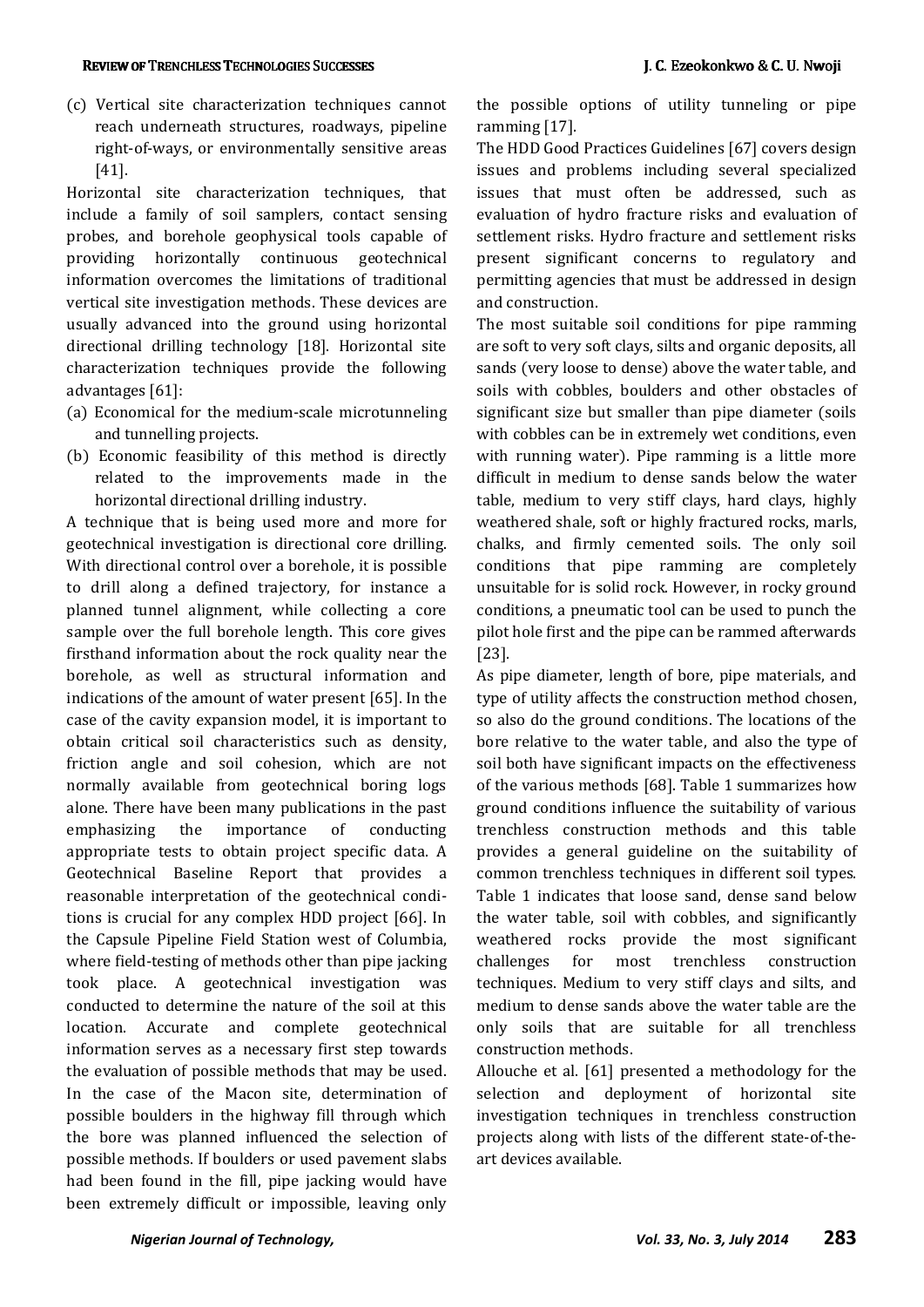Laboratory tests on the recovered soil samples that provide the following soil information as part of preliminary investigation should be determined [22]:

- (a) Standard classification of soils
- (b) Gradation curves on granular soils
- (c) Standard penetration test (SPT) values where applicable (generally unconsolidated ground)
- (d) Particle size distribution, including presence of cobbles and boulders
- (e) Shear strength
- (f) Atterberg limits (liquid, plastic, and shrinkage limits)
- (g) Moisture content
- (h) Height and movement of water table
- (i) Permeability
- (j) Cored samples of rock with lithologic description, rock quality designation, and percent recovery
- (k) Unconfined compressive strength for representative rock samples (frequency of testing should be proportionate to the degree of variation encountered in the rock core samples); and Mohr's hardness for rock samples. Where rock is encountered, it should be cored in accordance with ASTM D-2113 to the maximum depth of the boring
- (l) Presence of contaminated soils (hydrocarbons, etc.)

Final geotechnical investigation report should contain a Geotechnical Baseline Report (GBR) which provides in the industry standard the following [22]:

- (a) A common understanding for bidding on the project
- (b) A contractual statement of the geotechnical conditions anticipated to be encountered during underground or subsurface construction.
- (c) Allows the contractor to make bids using reliable information.

The design recommendations are sometimes used by the contractor in a way not intended by the design engineer; consequently the new approach removes the design information out of the above reports and incorporates a separate design report which is excluded from the contract [64].

# 3.1 Trenchless Technologies and Surrounding Soils [18]

The effect of different trenchless methods on the surrounding soil is a topic that is still being studied. This has led many owners to prefer open-cut method for projects that better suited to trenchless methods due the uncertainty of what problems might be encountered underground. Trenchless construction methods are considered to carry a level of risk for soil related problems. The primary subsurface risks associated with trenchless construction are:

- (a) Heave,
- (b) Subsidence,
- (c) Frac-out,
- (d) Collision with underground obstacles.

Frac-out is a common term for the hydraulic fracture of the borehole walls due to drilling fluid pressure. Hydraulic fracture occurs when fluid pressures within the borehole exceed the shear strength or undrained cohesion of the strata [69]. Different models have been developed to simulate and predict borehole pressures [70]. Soil settlement may occur mainly as a result of loss-of-soil occurring during tunnelling and because of dewatering operations that lead to subsidence. In a trenchless technology project, loss-ofsoil may be associated with:

- (a) Soil squeezing.
- (b) Fluid running or flowing into the heading,
- (c) Soil losses due to the size of overcut,
- (d) Steering adjustments.

The actual magnitudes of these losses are largely dependent on:

- (a) The type and strength of the soil,
- (b) Groundwater conditions,
- (c) Size and depth of the pipe,
- (d) Equipment capabilities,
- (e) The skill of the contractor in operating and steering the machine.

If passive earth pressure is exceeded, heave of ground surface may occur, causing damage to nearby utilities and other structures. HDD is susceptible to subsurface deformations due to:

(a) The method's use of drilling fluid and,

(b) The presence of some radial soil displacement.

Allowable drilling pressures and ground improvement protections are considered by researchers [18] to be primary mitigation tools. Cavity expansion theory can be used to create a model that provides a quantitative assessment of drilling fluid limit pressure and minimum depth of cover requirements [71]. The effects of radial soil displacement from trenchless construction can have different significance based on the type of adjacent structure and its position. Boring that expands soil radially alters the stress state of the soil. The following affect the induced stress and strain:

- (a) The underground conditions,
- (b) Diameter of new tunnels,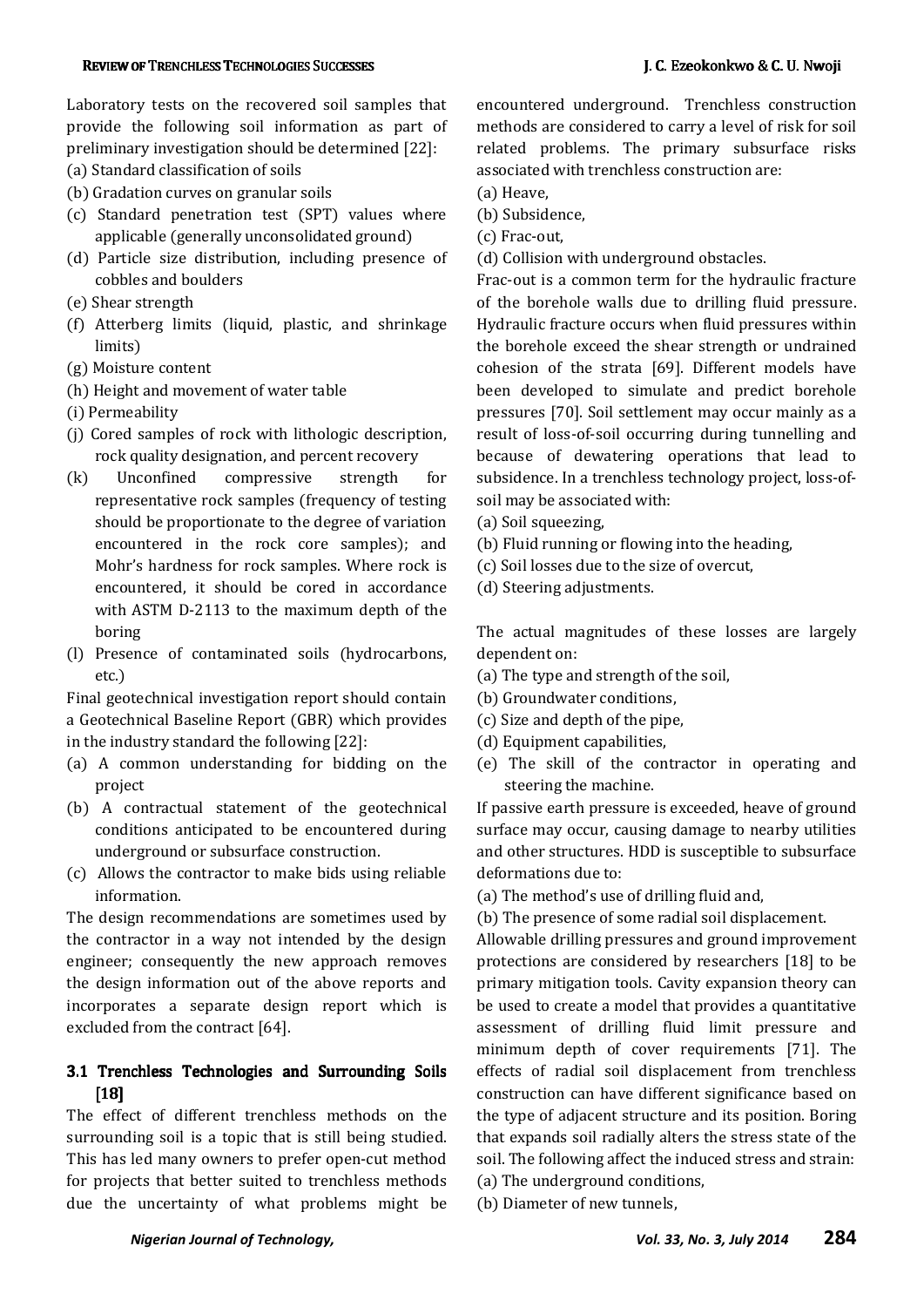- (c) Types of existing pipe (different types of pipe have different sensitivities to movement; for example, asbestos-cement pipes are particularly sensitive, while HDPE pipes are not),
- (d) The general underground orientation.

Different methodologies exist to try to model this action using cavity expansion theory such as those outlined in Marshall and Knight [72] and Hunter [73]. During trenchless construction that uses a jacking force to advance the pipe and cutter head, surface subsidence mainly occurs due to a lack of driving force. Excessive driving force, however, can cause surface heaving if soil is being excavated faster than it can be removed. Additionally, the overburden pressure due to the depth of the pipe is important in determining the proper driving force that will not lead to surface deformations [74]. Trenchless rehabilitation methods are considered to have little to no effect on the existing soil, with the exceptions of pipe bursting and pipe splitting. These methods both expand the soil outward, so it is important for the designer to understand and predict ground displacements when considering safe distances to existing underground structures and overlying pavement. Chapman et al [75] shows that an elliptical expansion of the soil best represents the effects of pipe splitting.

## 3.2 Principal Objects of Site Investigation

- To determine the sequence, thickness and lateral extent of the soil strata, and where appropriate the level of bedrock
- To obtain representative samples of the soil (and rock) for identification and classification as well

as for use in laboratory tests to determine relevant soil parameters.

- To identify the ground water level, the factors, this may cause changes in the water level, and the expected minimum and maximum elevations of the water table.
- To determine whether corrosive media may be formed in the foundation soils due to the penetration of chemicals.
- The various physical and geological processes, which may take place in the chosen site area, have considerable effect on both the substructure and superstructure. These are land slide, soil subsidence (typical of loessial soils when they get wet and of permafrost when it thaws out), soil erosion, shrinkage and swelling of soils due to changes in the climatic and geological conditions of the site, seismicity which may cause the liquefaction of saturated sands, and so on.
- The general topography of the site as it affects foundation design and construction e.g. surface configuration, adjacent property, the presence of water courses, ponds, hedges, trees, rock outcrops etc and available access for construction vehicles and plant. In the case of adjacent properties, the designer must know the time of their construction and the specific features of their foundation in order to be able to tell how much the new and existing building are likely to affect one another.

| <b>Ground Conditions</b>                                                                      | Guided        | Auger         | Pipe    | Horizontal           | Pipe           |
|-----------------------------------------------------------------------------------------------|---------------|---------------|---------|----------------------|----------------|
|                                                                                               | <b>Boring</b> | <b>Boring</b> | Ramming | Directional Drilling | <b>Jacking</b> |
| Soft to very soft clays, silts & organic deposits                                             | v             | v             | v       |                      | M              |
| Medium to very stiff clays and silts                                                          |               | v             | v       |                      |                |
| Hard clays and highly weathered shales                                                        |               | М             | v       |                      |                |
| Very loose to loose sands above water table                                                   | M             | v             | М       |                      | M              |
| Medium to dense sands below the water table                                                   | N             | N             | Y       |                      | N              |
| Medium to dense sands above the water table                                                   |               | v             | v       |                      |                |
| Gravels and cobbles less than 50-100 mm<br>diameter                                           | v             | Y             | M       | М                    |                |
| Soils with significant cobbles, boulders, and<br>obstructions larger than 100-150 mm diameter | M             | Y             | M       | N                    | M              |
| Weathered rocks, marls, chalks, and firmly<br>cemented soils                                  | v             | M             | Y       |                      | M              |
| Slightly weathered to unweathered rocks                                                       |               | M             | М       | M                    | N              |

Table 1. Ground conditions and suitability of trenchless road crossing methods [13]

Key: Y – Yes - Generally suitable by experienced contractor with suitable equipment

M – Marginal - Difficulties may occur, some modifications of equipment or procedure may be required N – No - Substantial problems, generally unsuitable or unintended for these conditions.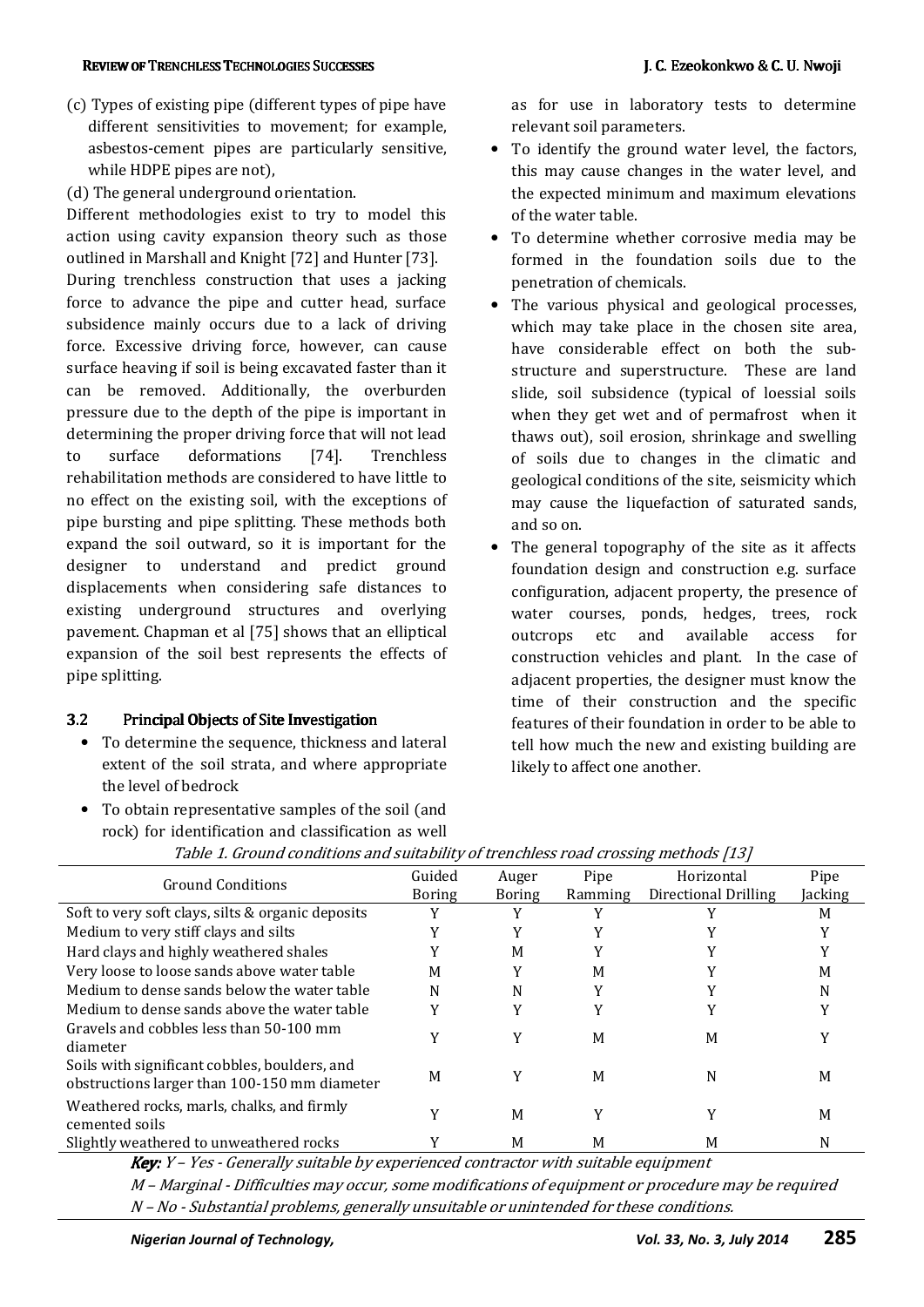- Location of buried services such as electric power and telephone cables, water mains and sewers
- The previous history and use of the site including information on any defects or failure of existing or former buildings attributable to foundation conditions.
- Determine the location of bedrock. The quality of bedrock may also be determined, but this is done only when necessary due to the excessive costs of rock, compared with soil drilling.

# 3.3 Factors Influencing the Selection of Methods of Investigation [60]

- (a) Nature of subsurface materials and groundwater conditions.
- (b) Size of structure to be built or investigated.
- (c) Scope of the investigation, e.g., feasibility study, formulation of plans and specifications.
- (d) Purpose of the investigation, e.g., evaluate stability of existing structure, and design a new structure.
- (e) Complexity of site and structure.
- (f) Topographic constraints.
- (g) Difficulty of application.
- (h) Degree to which method disturbs the samples or surrounding grounds.
- (i) Budget constraints.
- (j) Time constraints.
- (k) Environment requirements/consequences.
- (l) Political constraints.

# 4. CASE STUDIES OF IMPACT OF GEOTECHNICAL ON TRENCHLESS TECHNOLOGY

"In terms of geology, you have topsoil and soft clay on top, and then you can go into cobble and rock formations of sandstone and shale," Hockran says. "The same geological formations that created the market [for shale gas] also create the challenges of drilling here." [76]. The study will be undertaken using materials obtained from the web site of Trenchless Advisor Pty, Ltd on some project executed by the company and made available online.

## 4.1 Tarrawanna Project Review

Trenchless Advisor [77] carried investigation into the Tarrawanna project and found that the ground conditions are fill, sandy clays, sandstone and the environmental factor was creek crossing. The result showed that the HDD contractor along with a list of unacceptable work practices employed inadequate

drill rig and methodology. There was lack of information regarding the previous attempts, many unknowns still existed including actual alignment, how many attempts were made and how many were not grout filled were not documented.

Trenchless Advisor provided the client with a trenchless feasibility and concept design for the proposed creek crossing and installation of the required conduits. The feasibility and concept design took into account the recent geotechnical investigation results based on a borehole on either side of the creek and one near the zone substation to give an indication of the subsurface conditions. It also took into consideration the existing utilities, previous under bore attempts, risks and impacts, construction method, creek depth along with the achievable entry and exit set up angles and technical specifications along with the clients cabling requirements. Daily project monitoring reports were completed and sent to the client after every site visit.

The HDD contractor, using an All-Terrain machine fitted with a PCD bit, successfully completed the pilot bore with some hard and difficult rock encountered though this was expected. The hole was then opened to the final size of 500mm using both a barrel reamer through the clay and a PCD reamer through the harder rock. The project was successfully completed with little deviation to Trenchless Advisor's concept design with no environmental incidents.

## 4.2 Lakes Entrance Project Review

Trenchless Advisor's [78] review of the Lakes Entrance Project showed that the ground conditions are Marina sands and rocks with major challenging environmental factors as River mouth crossing and bird breeding colony. It was discovered that little to no pre-designed works for all HDD bores were undertaken, minimal to no documentation including methodology, bore plans had be made available and little to no geotechnical investigation including the depth of the man-made wall had been complied. Product pipe that was also already laid out at the exit site and butt welded together had been damaged and some sections were in need of replacement. The previous bores were not deep enough and the drill head had drilled into boulders. This cause some ground engaging tooling to be lost or badly damaged and was not the preferred location for the proposed pipelines.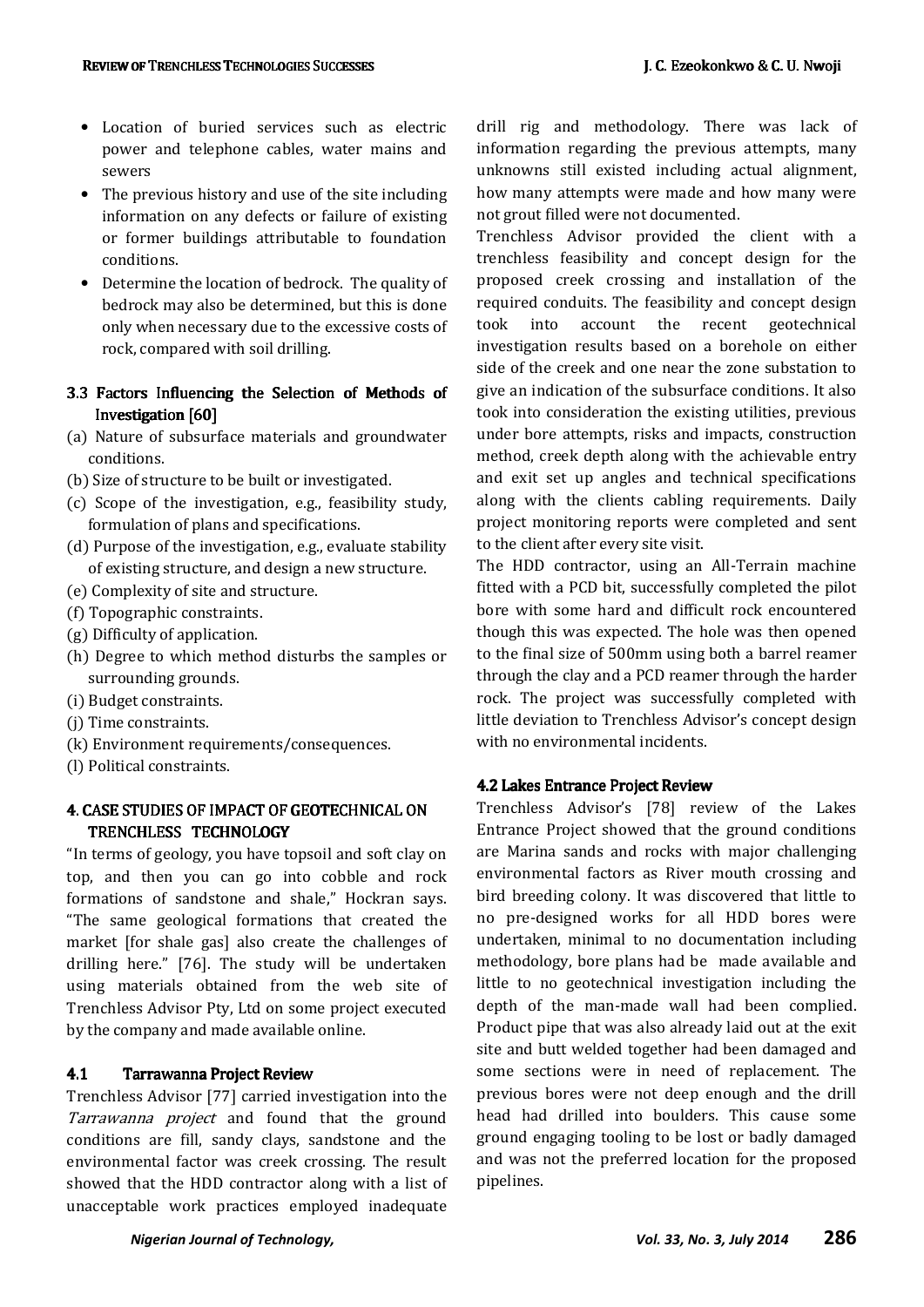With the use of a 375,000 lb HDD machine, appropriate down hole tooling, wire-line system and recycler along with experience and knowledge within sandy ground conditions, the HDD contractor completed the bores as per the client's requirement. One major challenge was the weather and the sea that constantly reclaimed areas that had been established for construction site. Each morning both the exit and entry sides had to be reviewed and investigated due to possible erosion by the sea. Application of good monitoring program, with the correct pre-planning, documentation, understanding of the equipment's practicality and achievability, the project was successfully completed.

## 4.3 Jewells Swamp Project review

The original details of the Jewells Swamp Project review [79] had limited geotechnical information surrounding the wetlands including unknown subground condition. An indicative trenchless design was provided which involved a DN300 PVC Class 12 pipe to be installed using Auger boring or Microtunneling on a grade of 0.5% over its total distance. The approach required both an entry and exit pit at a depth of approximately 5m to achieve the desired depth of 3 to 3.5metres under the swamp. This project noted within its tender documentation that, "Jewells swamp was identified as a coastal wetland under the provisions of State Environmental Planning Policy No14 (SEPP 14). The crossing of the wetland for the installation of the sewer rising main shall be achieved by Trenchless technology. No excavation or construction activities shall be undertaken inside the designated wetland, or within 2m of its boundary. All practicable means must be used to prevent release of water, sediment, drilling fluid or any other material into the wetland."

The contractor understood the difficulty of the project, current design and its potential environmental problems and asked Trenchless Advisor to assess the current design, construction achievability and overall undertaking of the project. A comprehensive geotechnical investigation involving additional geotechnical boreholes to better understand the geology of the area, revealed variable ground conditions up to 15 metres deep and all the four geological boreholes showed different ground conditions and it is difficult to get suitable soil samples due to poor ground conditions. These varied from gravel, fine silty sands, clays, shale and rock. One borehole showed no results for the first eight metres due the water charged ground and silty sands. These unstable soil conditions increased the potential of Frac-out occurring during the drilling and pipe installation process.

Based on the severe conditions of the soil, detailed methodology, environmental and safety requirements, HDD due to its surface launch (shallow pits) and steering capability was chosen. A comprehensive drill additive program, including drill additive contingencies, proper work practices required by the chosen HDD contractor, reamer selection, pullback and rotation speeds, and safe boring depths to minimise any potential Frac-out occurring. The critical buckling pressure coupled with the current pumps achievability, a DN355PE100PN16 polyethylene pipe was recommended with no grade as the pipe was a rising main. A good monitoring program that kept a record of day to day undertakings during its proceedings was followed by the Trenchless Advisor and this ensured that all issues were understood and met, resulting in the successful completion of the project.

## 4.4 Kingswood Rail Project Review

When planning a new route for underground infrastructure project, there are always risks to be mitigated, approvals to be obtained and issues to be rectified before proceeding especially when they involve the crossing of some major existing infrastructures such as road or rail. Trenchless Advisor [80] demonstrated these in the Kingwood Rail Project. On-site discussions were held and requirements needed to gain approval to cross the rail corridor using trenchless technology were outlined: detailed trenchless feasibility and concept design report; methodology, technical drawings as well as other required documentations. Then followed by the selection of the most effective and appropriate trenchless method. Trenchless Advisor undertook the sourcing, pricing, managing the appropriate subcontractors to organise the surveys, existing utility investigation, and geotechnical investigation involving a borehole on either side of the rail corridor to give an indication of the surface conditions. A detailed existing utility search was also undertaken allowing a true mapping of all assets in the area.

These will help in accurately assessing the chosen method and depths required for the under bore and prediction of possible settlement and design of a track-monitoring plan to be followed during construction. The feasibility and concept design report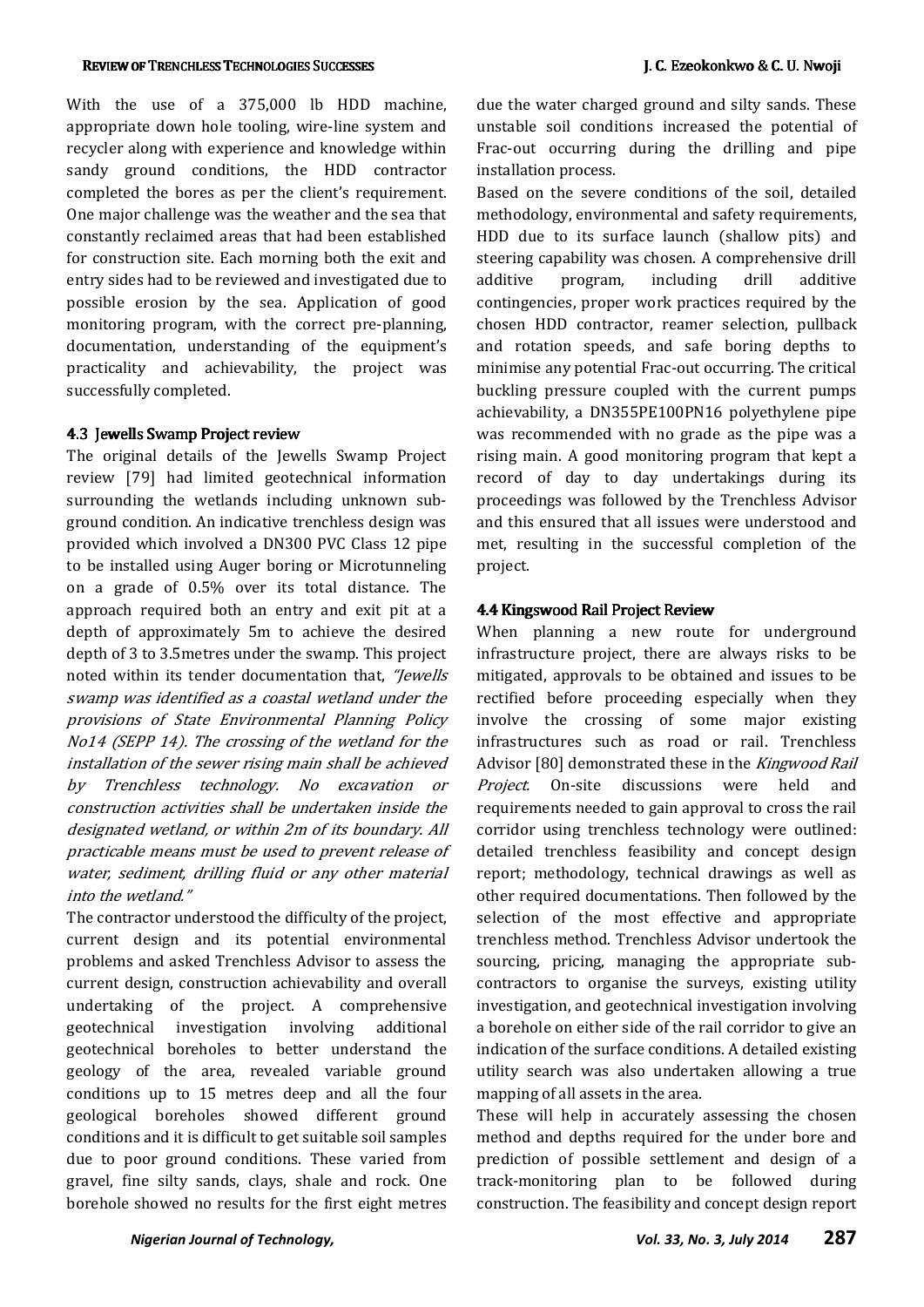took into account geotechnical investigation results, existing utilities, risks, and impacts, construction method and technical specifications along with the current Rail Authority, client requirements and Australian standards. Preliminary electronic bore plan that will ensure the bore's achievability was prepared using expected ground conditions, existing utility location, preferred entry and exit sites as well as all specifications and requirements put forward by the rail authority. Others include appropriate Australian standards, HDD machine requirements, bend radius, and bore depths and product specifications to ensure a safe and practical design was achievable.

Preliminary investigation results showed that a HDD method effective and appropriate for the requirements and that ground settlement prediction based on the ground conditions (silty clay, fine gravel, shale and ground water), depth below rail and method of installation were shown as being limited to approximately 1.0mm. An in depth assessment of the HDD method incorporated with predicted settlement analysis, planned installation of the bores and the track monitoring planned for construction show that under bores could be achieved with minimal risks.

#### 4.5 Gillieston Heights Project Review

The case Gillieston Height Project was unsuitable ground conditions, potential risk of a frac-out and heaving occurring during the drilling and installation process, limited geotechnical information, unpredictable weather patterns, restricted access, existing infrastructure and waterlogged land, varying location (height and width) of the UPVC (Rising Main), can make pipe installation extremely difficult no matter what the construction method used. This particular pipeline was completed using HDD was confronted with all these problems.

To keep the bores achievable, Trenchless Advisor [81] divided the project into two main bores of 300 metres and 650 metres. The incorporated into the bores a minimum depth of 5 metres due to soft ground conditions, in order to minimise the risk of frac-out , allow achievable steer-ability of the drill head and reduce any conflict and ground heaving with the exits UPVC Rising Main which needed to be protected at all time. But the HDD contractor with good experience in within HDD industry, knowledge and professionalism, submitted a methodology and design that called for three bores. After several revisions, an acceptable methodology and design was approved for construction.

Geotechnical showed silty clay but areas of sand, gravel and cobble not indicted on the geotechnical report were encountered but with the expert help of Bariod fluid engineers' pipe was successfully installed. Another problem was the presence of soft alluvial formations and rock ground conditions. This led to the relocation of the Drilling Rig to proposed exit side of the bore to allow successful completion of the pilot bore without casing installation. Reaming and pipe installation was successfully completed.

The key to a successful trenchless project can usually be attributed to an array of different information, issues and understandings. These include correct design, product, and knowledge of the ground conditions, understanding the limitations of technology, comprehensive tender documentation, monitoring of the project and of cause the selected contractor. Trenchless Advisor [42] noted that knowledge is all about minimising risk and the subground conditions being a known can be a major risk. Proper geotechnical investigation results in the following:

- Gives the contractor confident to plan for the job appropriately including costs.
- Selection of appropriate drilling equipment
- Selection non-standard equipment or material to deal with the expected ground conditions such as cobble.
- **Selection of back fill materials**
- Dewatering requirement
- Planning for off-site disposal of spoil
- Reduction in the risk of unforeseen ground conditions and the potential for accident

Trenchless Advisor [5] noted issues that can arise from changing ground conditions as follows:

- Borehole collapse
- Frac-out (when pressure in a borehole increases and finds an alternative path to the surface, usually directly up)
- Ground settlement
- Ground heaving
- Collapse of excavation pits
- Borehole deviation
- Damaging, jamming or lose of ground engaging tooling
- Damage or collapse of product pipe during installation or once in place
- Piping due to incomplete compaction around the pipe

Schrank et al [82] incorporated a good geotechnical report to successfully undertake Pipe Ramming under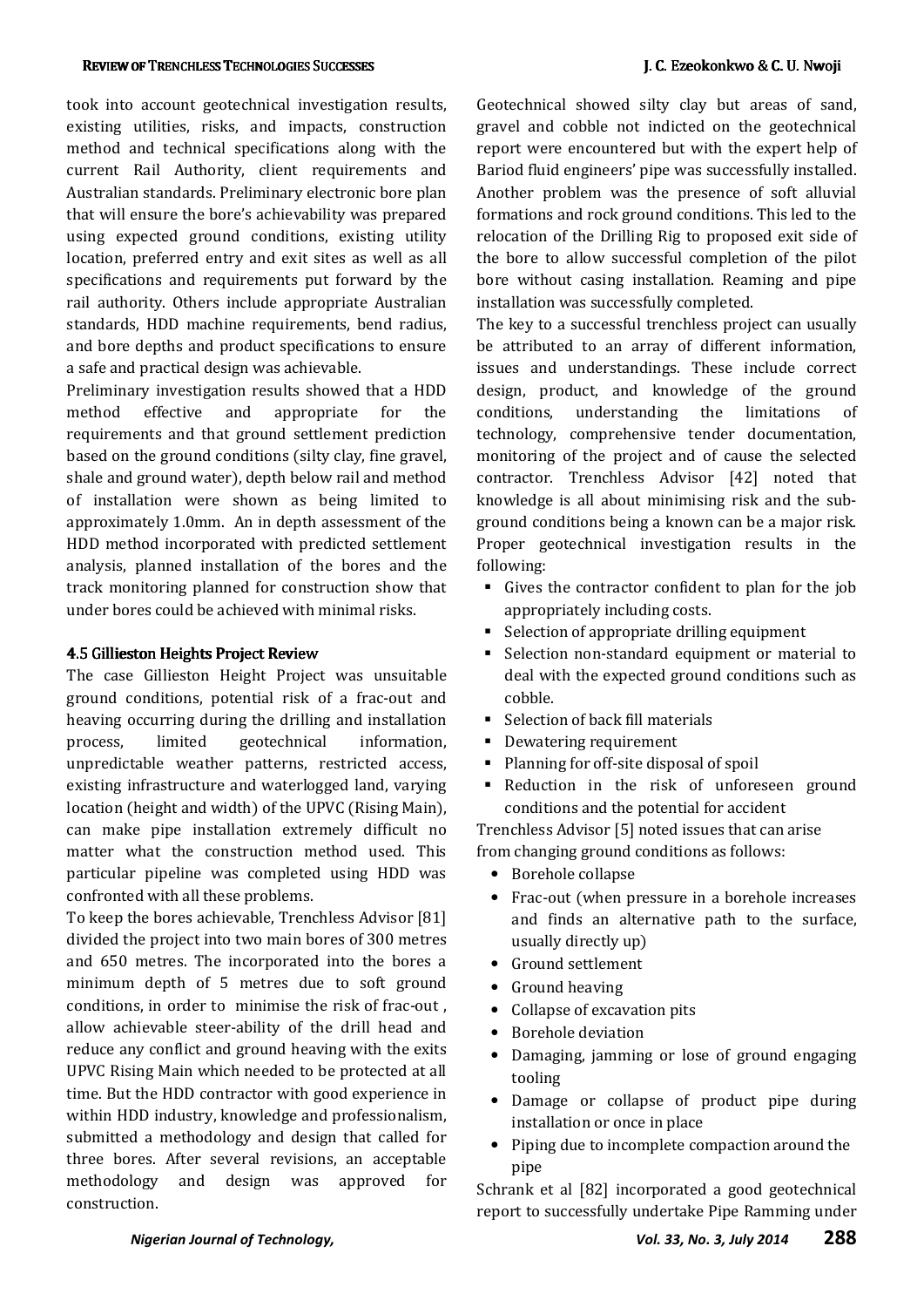#### REVIEW OF TRENCHLESS TECHNOLOGIES SUCCESSES J. C. EZEOKONKWO & C. U. Nwoji

three active Railroad lines in difficult soil conditions, because the area is primarily underlain by highly heterogeneous glaciofluvial sediments that have been locally reworked by the Skykomish River. These glaciofluvial sediments consist mainly of sand and gravel and underlie a generally thin layer of topsoil and/or fill. Based on explorations of the area, the fill was determined to be up to 1.5-m (5-ft) deep, consisting of loose-to-medium dense silty sand with a variable amount of organic matter and construction debris. The native soils underlying the fill consist primarily of sand, gravel, cobbles, and boulders, with shallow discontinuous lenses of silt and clay. All these were incorporated in the "Geotechnical Action Plan, BNSF Skykomish 2008 Remediation [83]," for the project.

## 5. CONCLUSIONS

The following conclusions can be made:

- 1. Trenchless projects should always be seen as "site specific". Knowing the sub-ground structure that the proposed borehole is to be constructed in, can significantly alter the parameters, design and type of construction method, site location, methodology, costs and expected construction time frame needed to complete the project successfully.
- 2. It should also take into consideration the previous under bore attempts, risks and impacts, construction method records available in the area under considerations.
- 3. Design of a track-monitoring plan to be followed during construction.
- 4. Daily project monitoring reports are to be completed and sent to the client after every site visit.
- 5. Review of the methodology based on the daily bore records of soil data.
- 6. Correct geotechnical investigation will lead to development of good monitoring program, with the correct pre-planning, documentation, understanding of the equipment's practicality and achievability.

#### 6. REFERENCES 6. REFERENCES REFERENCES

[1] Iseley, T. and Gokhale, S. B. "Trenchless Installation of Conduits Beneath Roadways". National Cooperative Highway Research program (NCHRP) – Synthesis of Highway Practice 242, Transportation Research Board, National Research Council, National Academy Press, Washington, DC, 1997. http://onlinepubs.trb.org/ onlinepubs/nchrp/nchrp\_syn\_242.pdf. Accessed April, 3 2013.

- [2] American Society for Testing and Materials (ASTM). "Compilation of Standards Related to Trenchless Technology", Baltimore MD, 1999.
- [3] NASTT North American Society for Trenchless Technology, 7445 Morgan Rd. | Liverpool, NY 13090.
- [4] Thornton, C. I., Robeson, M.D., Girard, L.G and Smith, B.A. "Culvert Pipe Liner Guide and Specifications". Federal Highway Administration, Central Federal Lands Highway Division 12300 W, Dakota Avenue Lakewood, CO 80228, 2005, pp 3. http://www.cflhd.gov/programs/techDevelopment/hy draulics/culvert-pipe- liner/documents/culvert-pipeliner-guide-july2005.pdf Accessed April 1, 2013.
- [5] Trenchless Advisor. "Trenchless Through A Crystal ball", Trenchless Advisor Pty. Ltd. ABN: 15 003 949 835. P. O. Box 6633, Baulkham Hills BC, NSW 2153 Suite 7, Level 4, 29-31 Solent Circuit, Baulkham Hills, NSW 2153, 2009. Website:www.trenchlessadvisor.com.au
- [6] PWTB 420-49-10. Application of Trenchless Technology at Army Installations, Published by the U.S. Army Corps of Engineers, Washington DC, 1999, P 2. http://www.wbdg.org/ccb/ARMYCOE/PWTB/pwtb\_42 0\_49\_10.pdf Accessed April 10, 2013.
- [7] Koerner, G. R and Koerner, R. M. Geosynthetic Use in Trenchless Pipe Remediation and Rehabilitation, Geotextiles and Geomembranes, Vol. 14, 1996, p 223.
- [8] Stidger, R. W. Trenchless Technology Provides Environmental Advantages. Gas Utility Manager. 47:1 2002 pp 18-19.
- [9] Thompson, J. "Pipe Jacking and Microtunnelling". London: Chapman & Hall. 1993.
- [10] Iseley, T. and Tanwani, R. "Trenchless Excavation Construction Equipment and Methods Manual", Trenchless Technology Committee, National Utility Contractors Association (NUCA), Arlington, Va. 1993.
- [11] Abraham, D., H. Baik, H and Gokhale, S. B. "Development of a Decision Support System for Selection of Trenchless Technologies to Minimize Impact of Utility Construction on Roadways". Publication FHWA/IN/JTRP-2002/07. Joint Transportation Research Program, Indiana Department of Transportation and Purdue University, West Lafayette, Indiana, 2007. http://docs.lib.purdue.edu/cgi/viewcontent.cgi?article =1531&context=jtrp Accessed April 12, 2013.
- [12] Najafi, M. "Trenchless Technology Piping: Installation and Inspection", McGraw-Hill Professional Illustration, 2010.
- [13] NASTT. "Jacking and boring: quality assurance / quality control". North American Society for Trenchless Technology, No-Dig Conference, 2006. http://www.nastt.org/quickfacts/JackingBoring.pdf Accessed April 12, 2014.
- [14] ASCE. "Horizontal Auger Boring Projects". ASCE Manuals and Reports on Engineering Practice No. 106.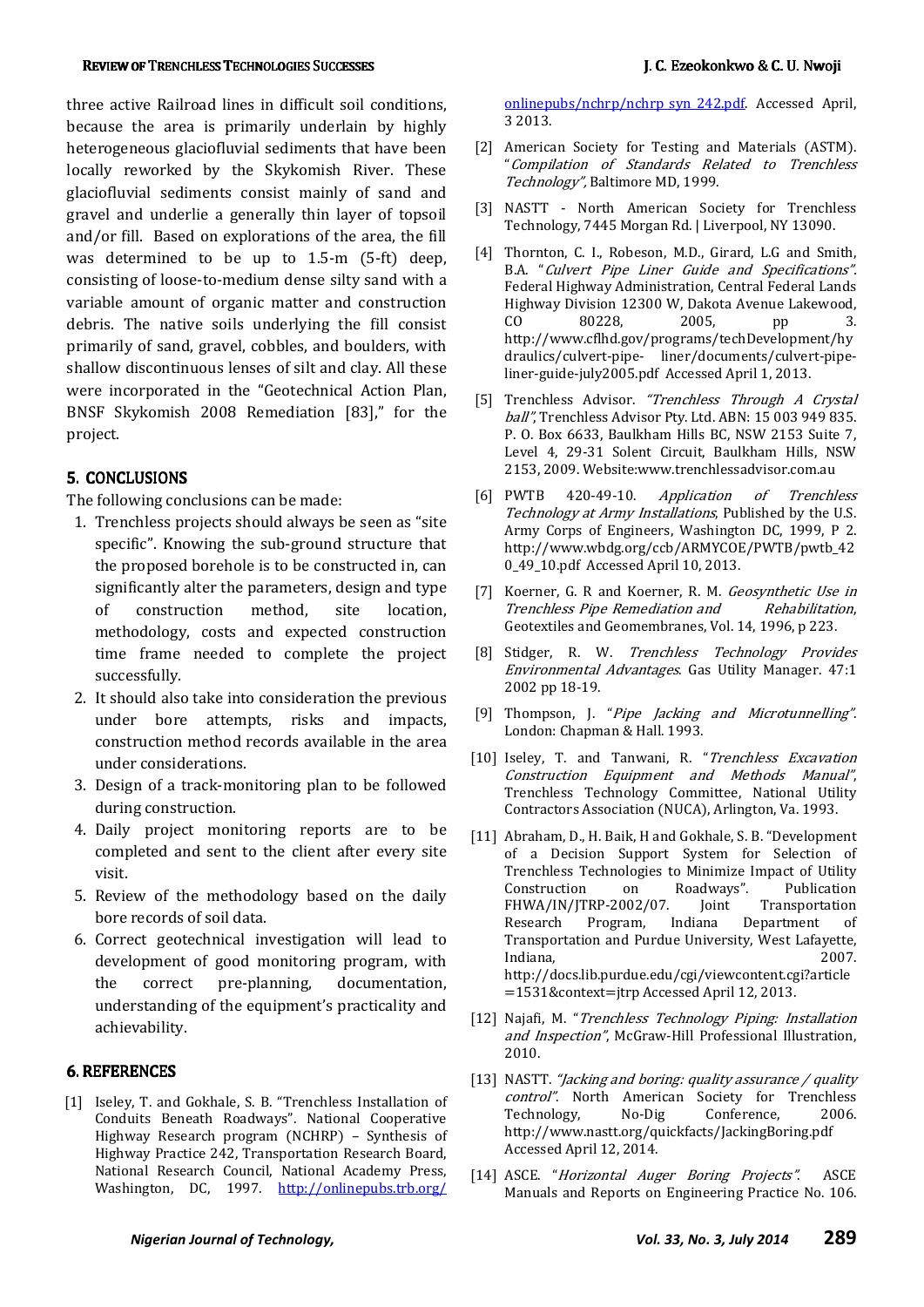American Society of Civil Engineers. Reston, Virginia. 2004

- [15] Munro, A.G. and McMurdie, W.D. "Auger boring for pipeline construction". NO-DIG 1985: Trenchless Construction for Utilities, Proceedings of the First International Conference.1985, pp 109-17.
- [16] Fisher, T. 2003. "Guided boring method case study". Proceedings of the ASCE International Conference on Pipeline Engineering and Construction: New Pipeline Technologies, Security, and Safety. 2. 2003, pp 1763- 1770.
- [17] Najafi, M., Gunnink, B and Davis, G. "Preparation of Construction Specifications, Contract Documents, Field Testing, Educational Materials, and Course Offerings for Trenchless Construction". Prepared for the Missouri Department of Transportation Organizational Results Division. P. O. Box 270-Jefferson City, MO 65102, October 2005, pp. 1, 3, 6.
- [18] Conway, W. M. "An investigation of trenchless technologies and their interaction with native Iowa soils". M. Sc Thesis, Iowa State University Ames, Iowa, 2008, pp 1-283. http://publications.cce.iastate.edu/bitstream/1234567 89/79/1/G%20Conway%20Trenchless%20Thesis.pdf
- [19] Mathy, D. C. and Kahl, R. A. "TBM vs. MTBM: Geotechnical Considerations". Proceedings of the ASCE International Conference on Pipeline Engineering and Construction: New Pipeline Technologies, Security, and Safety. 2, 2003, pp 1261-<br>1271.
- [20] Willoughby, D. A. "Horizontal Directional Drilling: Utility and Pipeline Applications". McGraw-Hill. 2005.
- [21] Baumert, M. E. and Allouche, E. N. "Real-time monitoring for quality delivery of directional drilling installations". Journal of Infrastructure Systems. 9:1, 2003, pp 35-43.
- [22] Najafi, M. "Trenchless Technology: Pipeline and Utility Design, Construction, and Renewal". Water Environment Federation Press, 2005.
- [23] Simicevic, J. and Sterling, R. L "Guidelines for Pipe Ramming", TTC Technical Report #2001.04, U.S. Army Corps of Engineers; Engineering Research and Development Center (ERDC); 3909 Halls Ferry Road; Vicksburg, MS 39180; December 2001, p 2. http://www.trenchlessdataservice.com/library/rammi ng.pdf Accessed April 11, 2014.
- [24] Clarke, I. "Impact moling and ramming equipment". Nodig International. 15:2 2004, pp 22-24.
- [25] Church, H. K. "Excavation Planning Reference Guide", McGraw-Hill, New York, 1988.
- [26] Harbuck, R. H. "Economic Evaluation of Trenchless Technology", In:2000 AACE International Transactions, 44th Annual Meeting, Association for the Advancement of Cost Engineering, Calgary, AB, Canada, 2000, pp 12.1–12.7
- [27] Gangavarapu, B. S. "Analysis and Comparison of Traffic Disruption Using Open-cut and
- Trenchless Methods of Pipe Installation", M. Sc Thesis, Michigan State University, USA,2003.
- [28] ODOT HYDRAULICS MANUAL. Chapter 16- Trenchless Technology, Prepared by Engineering and Asset Management Unit Geo-Environmental Section 2011, pp 1-38. ftp://ftp.odot.state.or.us/techserv/Geo-Environmental/Hydraulics/Hydro/Manuals\_and\_Guida nce/HDM2011/Chapter\_16\_2011/Chapter\_16.pdf Accessed April 11, 2014.
- [29] Gangavarapu, B.S., Najafi, M., and Salem, O. 2003. Quantitative Analysis and Comparison of Traffic Disruption Using Open-Cut and Trenchless Methods of Pipe Installation. In New Pipeline Technologies, Security, and Safety. 2. 2003, pp 1714-1724.
- [30] American Public Works Association (APWA). Subsurface Utility Engineering: Applications in Public Works. Kansas City, MO. 1997.
- [31] Iseley, T., Najafi, M and Tanwani, R. Trenchless Construction Methods and Soil Compatibility Manual, National Utility Contractors Association, Arlington, VA. 1999.
- [32] Atalah, A., Chang-Jin, C., and Osburn, K. "Comparison Study of Installing Fiber Optic in

 University Campuses Using Trenchless Techniques Relative to Open Cut". In: Pipelines

4–7 August, Cleveland, OH, USA, 2002.

[33] Rogers, C. D. F., Thomas, A. M., Jefferson, I. and Gaterell, M. "Carbon Dioxide Emissions

 Due to Highway Subgrade Improvements", Transportation Research Record Vol. 2104, 2009,

pp 80-87.

- [34] Barsoom, J. "Trenchless pipeline technology". Standardization News. 23:5 1995, pp 18-23.
- [35] Khogali, W.E.I. and Mohamed, E.H. 1999. "Managing utility cuts: issues and considerations". APWA International Public Works Congress NRCC/CPWA Seminar Series "Innovations in Urban Infrastructure." 1999, pp 1-11.
- [36] Jung, Y.J. and Sinha, S.K. "Evaluation of trenchless technology methods for municipal infrastructure system". Journal of Infrastructure Systems. 13:2, 2007, pp 144-56.
- [37] Peters, T. "City Combats damage to city streets caused by utility cuts". Public Works; 133, 2002, pp 4.
- [38] Arudi, R., Pickering, B., Flading, J. "Planning and implementation of management system for utility cuts". Transportation Research Record. 1699; 2000, pp 42-48.
- [39] Bodocsi, A., Pant, P. D., Aktan, A. E., Arudi, R. S. Impact of Utility Cuts on Performance of Street Pavements-Final Report. The Cincinnati Infrastructure Institute, Department of Civil and Environmental Engineering, University of Cincinnati, 1995.
- [40] Tighe, S., Lee, T., McKim, R., and Haas, R. "Traffic delay cost savings associated with trenchless technology". Journal of Infrastructure Systems. 5:2, 1999, pp 45-52.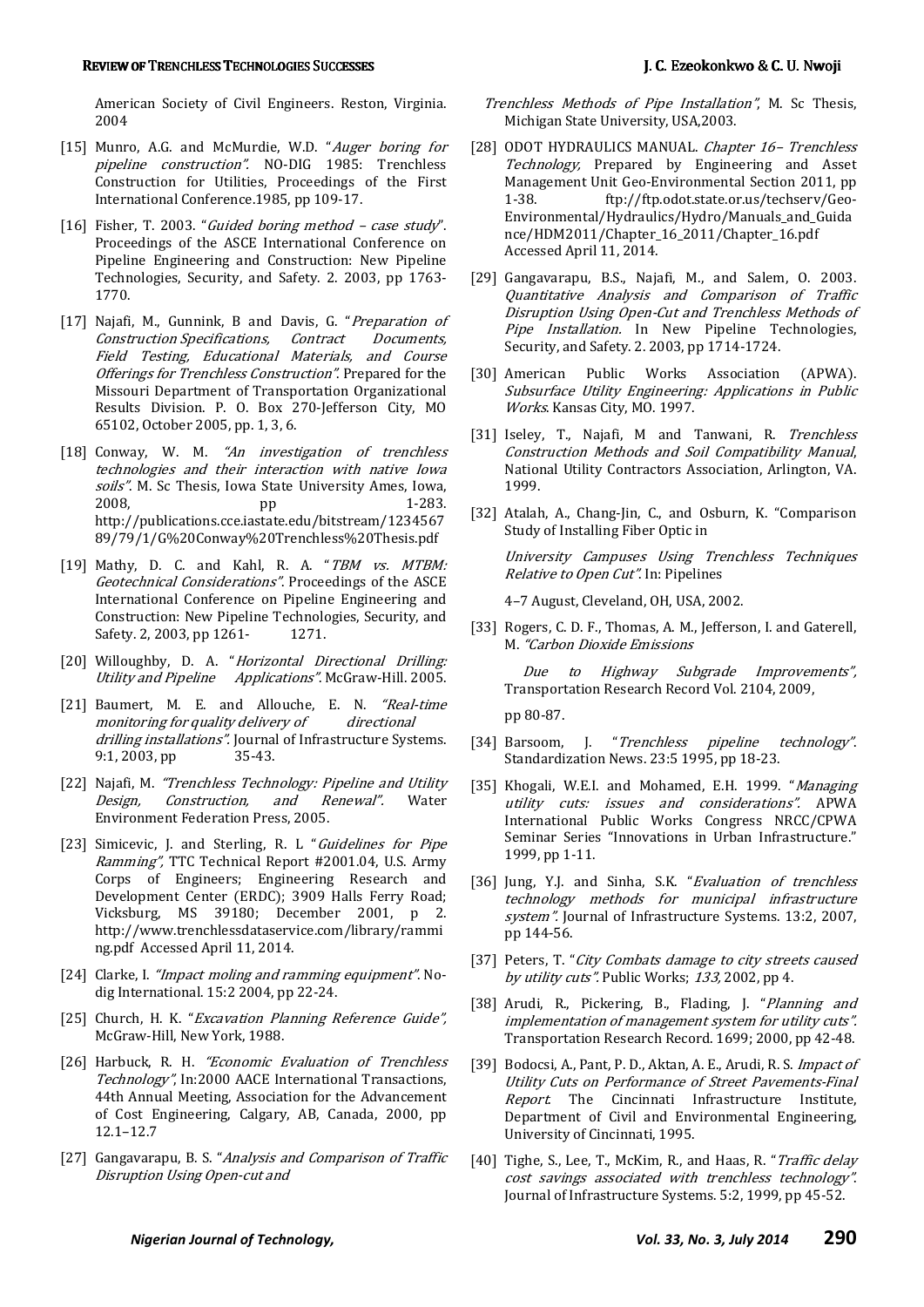- [41] O"Reilly, M. and Stovin, V. "Trenchless construction: risk assessment and management". Tunneling and Underground Space Technology. 11:1 1996, pp 25-35.
- [42] Trenchless Advisor. "Trenchless Technology: Planning & Managing", Trenchless Advisor Pty. Ltd. ABN: 15 003 949 835. PO Box 6633, Baulkham Hills BC, NSW 2153 Suite 7, Level 4, 29-31 Solent Circuit, Baulkham Hills, NSW 2153, 2012
- [43] International Society for Trenchless Technology (ISTT). "Site Survey and Buried Infrastructure Location", Trenchless Technology Guidelines, Trenchless Technology Resource Centre. Second Edition, May, 2006, pp 1 – 9. http://www.astt.com.au/images/uploads/06\_Site\_Surv ey.pdf Accessed March 2013
- [44] Arioglu, S., Abraham, N., Zembillas and Halpin, D. "Implementation of Subsurface Utility Engineering Technologies: A Case Study". In Proceedings of 20th No-Dig International Conference and Exhibition, Copenhagen, May, 2002, pp 368 – 378.
- [45] Jeong, H., Abraham, D. M , Anspach, J. H., Zemballis, N. M., Lew, J. and Halpin, D. Identification of Buried Utilities using Subsurface Utility Engineering (SUE). NO-Dig 2002– sponsored by the North American Society of Trenchless Technology (NASTT), Montreal Canada, April 28-May 1, 2002.
- [46] Simi, A., Manacorda, G., Miniati, M., Bracciali, S and Buonaccorsi, A. "Underground asset mapping with dual-frequency dual-polarized GPR massive array". Ground Penetrating Radar GPR) 2010 13th International Conference on , vol., no., pp.1,5, 21-25 June, 2010. doi: 10.1109/ICGPR.2010.5550236.
- [47] Royal, A.C.D., Rogers C.D.F., Atkins, P.R., Chapman, D.N., Cohn, A.G., Curioni, G., Foo, K.Y, Goddard, K., Hayes, R., Hao, T., Lewin, P.L., Metje, N., Muggleton, J.M., Naji, A., Orlando, G., Pennock, S.R., Redfern, M.A., Saul, A.J., Swingler, S.G., and Wang, P. "Mapping the Underworld: A Step-Change in the Approach to Utility Location and Designation. ICPTT 2011: Sustainable Solutions for Water, Sewer, Gas, and Oil Pipelines". Proceedings of the International Conference on Pipelines and Trenchless Technology. 2011. http://postgrad.eee.bham.ac.uk/fooky/MTU\_StepChan ge\_ICPTT11.pdf Accessed April 2013.
- [48] British Broadcasting Corporation (BBC). "Cholera outbreak strikes Zimbabwe". Online Article Posted on Friday, 21 November, 2008. http://news.bbc.co.uk/2/hi/africa/7742762.stm
- [49] Ashdown, C. "Mains Location Equipment: A State-ofthe-Art Review and Future Research Needs" - Final Report. UKWIR Report Number: 01/WM/06/1, ISBN: 1 84057 233 7, 2001.
- [50] Hao, T., Burd, H. J., Edwards, D. J. and Stevens, C. J. "Enhanced Detection of Buried Assets", Antennas and Propagation Conference, LAPC 2008, Loughborough, 17-18 March, 2008, pp 249-252.
- [51] Beck, A. R., Fu, G., Cohn, A. G., Bennett, B and Stell, J. G. "A Framework for Utility Data Integration in the UK," Proceedings of the Urban Data Management Society

Symposium, Coors, V., Rumor, M., Fendel, E. M. & Zlatanova, S. (Editors), Stuttgart, Germany, Oct. 2007.

- [52] Metje, N.; Chapman, D. N.; Cheneler, D., Ward, M and Thomas, A. M. Smart Pipes—Instrumented Water Pipes, Can This Be Made a Reality? Sensors 2011, 11, pp 7455 – 7475. http://www.mdpi.com/1424- 8220/11/8/7455/pdf Accessed March 2013.
- [53] Mahalik, N. P. "Principle and Applications of MEMS: A Review". International Journal of Manufacturing Technology and Management. Vol. 13, No. 2, 2008, pp 324-343.
- [54] Tanaka, M. "An Industrial and Applied Review of New MEMS Devices features", Microelectronic Engineering. Vol. 84, 2007, pp 1341-1344.
- [55] Richards Grayson, A. C., Shawgo, R. S., Johnson, A. M., Flynn, N. T., Li, Y., Cima, M. J and Langer, R.A "BioMEMS" Review: MEMS Technology for Physiologically Integrated Devices", Proc. IEEE, 92, 2004, pp 6-21.
- [56] Manacorda, G and Miniati, M. "Optimised Radar to Find Every Utility in the Street Deliverable D21: Bore-Head Radar Test Report". Online report, 2010. http://www.orfeusproject.eu/publications/deliverable\_D21.pdf Accessed March 2013.
- [57] BS 5930:1999+2:2010. "Code of Practice for Site Investigations". British Standards Institution 2013.
- [58] BS 8004:1986. "Code of Practice for Foundations" -Formerly CP (2004). British Standards Institution (BSI 10-1998).
- [59] Bennett, D and Ariaratnam, S. "How the HDD Good Practices Guidelines has Evolved". Horizontal Directional Drilling Guide; Trenchless Technology Special Supplement, A comprehensive Look at the North American HDD Industry 2011 pp 21-23. www.trenchlessonline.com Accessed April 11, 2014
- [60] EM 1110-1-1804. "Geotechnical Investigations", Department of the Army U.S. Army Corps of Engineers Washington, DC 20314-1000, 2001. http://140.194.76.129/publications/eng-manuals/EM 1110-1-1804\_sec/EM\_1110-1- 1804\_Sections/basicdoc.pdf Accessed April 2013.
- [61] Allouche, E. N., Ariaratnam, S. T., and AbouRizk, S. M. "Applications of Horizontal Characterization Techniques in Trenchless Construction". Journal of Construction Engineering and Management 127:6, 2001, pp 476-484
- [62] Temple, M. W. B. and Stukhart, G. "Cost effectiveness of geotechnical investigations". Journal of Management in Engineering: 3:1 1987, pp 8-19.
- [63] Klein, S. J., Nagle, G. S., and Raines, G. L. "Important geotechnical considerations for microtunneling". No-Dig Engineering. 3:4, 1996, pp 9-12.
- [64] Richardson, T., Younis, M., and Headland, P. "Geotechnical Investigations for Trenchless Technology". Proceedings of the ASCE International Conference on Pipeline Engineering and Construction: New Pipeline Technologies, Security and Safety, Baltimore, MD. 2: 2003, pp 1238-1247.